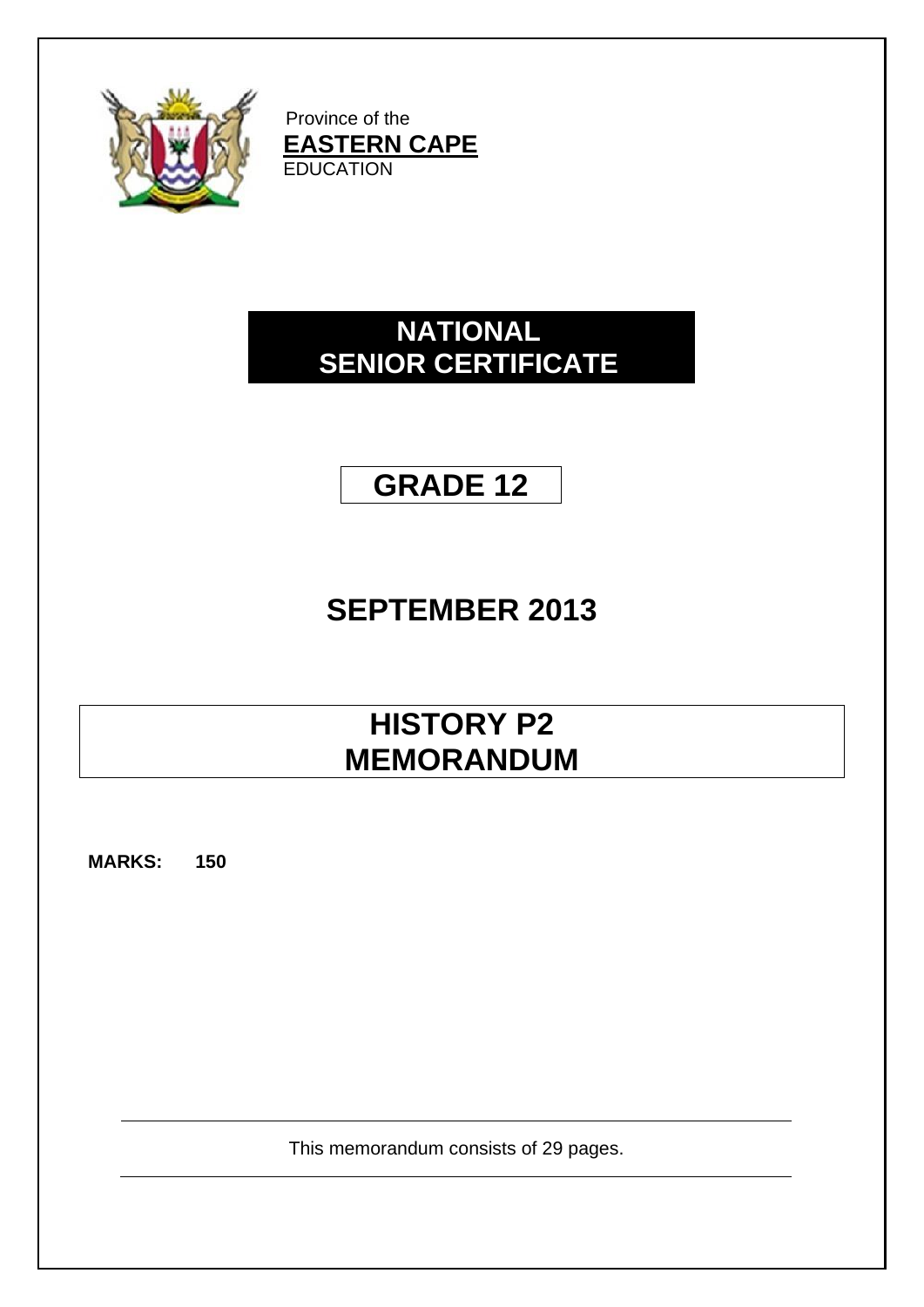# **SOURCE-BASED QUESTIONS**

1.1 The following Learning Outcomes and Assessment Standards were used to assess candidates in this question paper:

| <b>LEARNING</b>                                  | <b>ASSESSMENT STANDARDS</b>                                                                                                                                                                                                                                                                      |
|--------------------------------------------------|--------------------------------------------------------------------------------------------------------------------------------------------------------------------------------------------------------------------------------------------------------------------------------------------------|
| <b>OUTCOMES</b>                                  | The ability of the learner to:                                                                                                                                                                                                                                                                   |
|                                                  | 1. Formulate questions to analyse concepts for investigation<br>within the context of what is being studied. (Not for<br>examination purposes.)                                                                                                                                                  |
| Learning<br>Outcome 1                            | 2. Access a variety of relevant sources of information in order<br>to carry out an investigation. (Not for examination<br>purposes.)                                                                                                                                                             |
| (Historical<br>enquiry)                          | 3. Interpret and evaluate information and data from sources.<br>4. Engage with sources of information evaluating the<br>usefulness of the sources for the task, including<br>stereotypes, subjectivity and gaps in the evidence available<br>to the learners.                                    |
| Learning<br>Outcome 2                            | 1. Analyse historical concepts as social constructs.<br>2. Examine and explain the dynamics of changing power<br>relations within the societies studied.                                                                                                                                         |
| (Historical<br>concepts)                         | 3. Compare and contrast interpretations and perspectives of<br>events, people's actions and changes in order to draw<br>independent conclusions about the actions or events.                                                                                                                     |
| Learning                                         | 1. Identify when an interpretation of statistics may be<br>controversial and engage critically with the conclusions<br>presented by the data.                                                                                                                                                    |
| Outcome 3                                        | 2. Synthesise information to construct an original argument<br>using evidence to support the argument.                                                                                                                                                                                           |
| (Knowledge<br>construction and<br>communication) | 3. Sustain and defend a coherent and balanced argument with<br>evidence provided and independently accessed.<br>4. Communicate knowledge and understanding in a variety of<br>ways including discussion (written and oral), debate,<br>creating a piece of historical writing using a variety of |
|                                                  | genres, research assignments, graphics, oral presentation.                                                                                                                                                                                                                                       |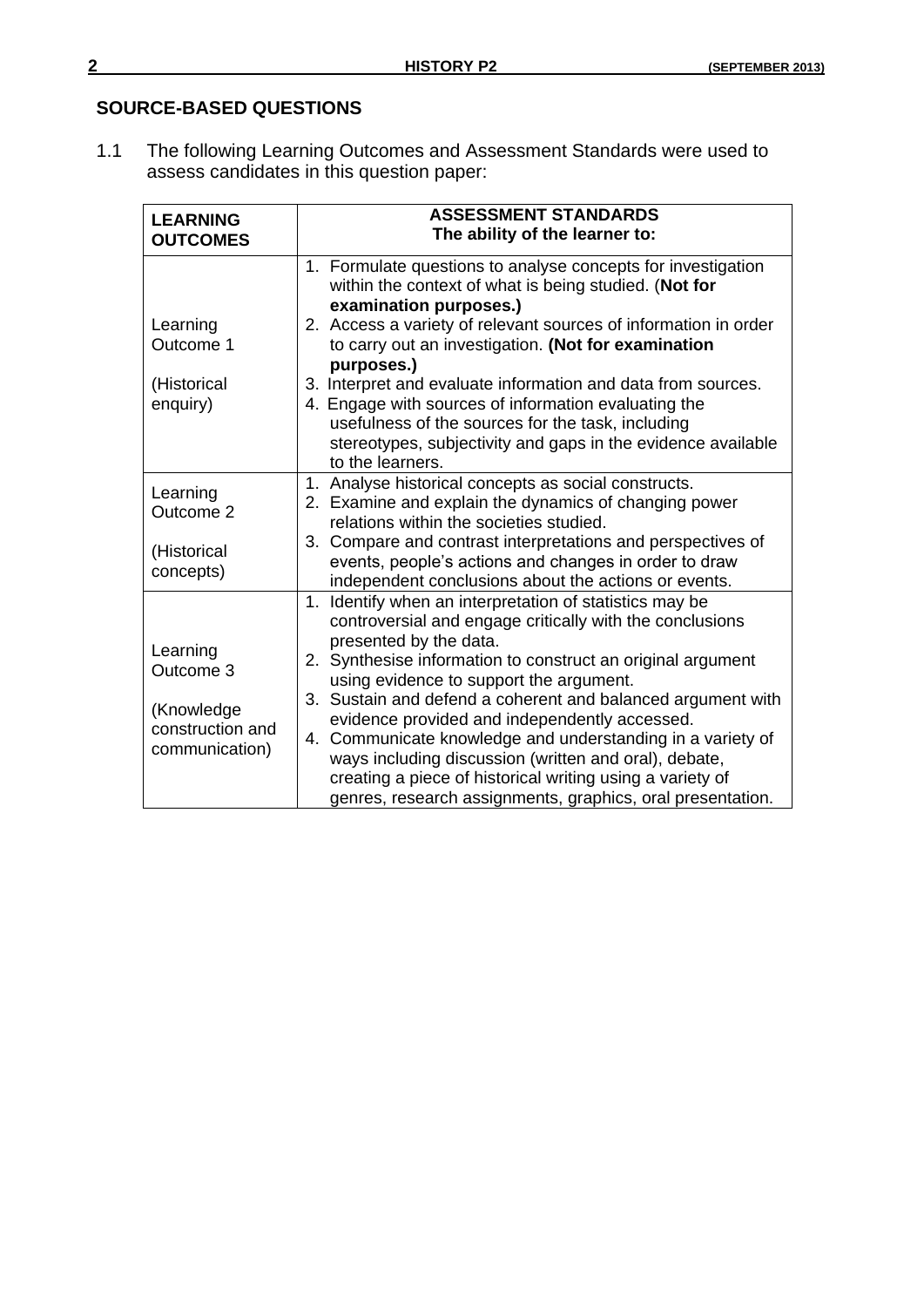1.2 The following levels of questions were used to assess source-based questions:

|                     | <b>LEVELS OF SOURCE-BASED QUESTIONS</b>                                                                                                                                                                                                                                                                                                                                                                                                                                                                                                                                                                                                                                                                                                                  |  |  |  |
|---------------------|----------------------------------------------------------------------------------------------------------------------------------------------------------------------------------------------------------------------------------------------------------------------------------------------------------------------------------------------------------------------------------------------------------------------------------------------------------------------------------------------------------------------------------------------------------------------------------------------------------------------------------------------------------------------------------------------------------------------------------------------------------|--|--|--|
| LEVEL 1 $(L1)$      | • Extract relevant information and data from the sources.<br>• Organise information logically.<br>• Explain historical concepts.                                                                                                                                                                                                                                                                                                                                                                                                                                                                                                                                                                                                                         |  |  |  |
| <b>LEVEL 2 (L2)</b> | • Categorise appropriate or relevant source of information<br>provided to answer the questions raised.<br>• Analyse the information and data gathered from a<br>variety of sources.<br>• Evaluate the sources of information provided to assess<br>the appropriateness of the sources for the task.                                                                                                                                                                                                                                                                                                                                                                                                                                                      |  |  |  |
| <b>LEVEL 3 (L3)</b> | • Interpret and evaluate information and data from the<br>sources.<br>• Engage with sources of information evaluating the<br>usefulness of the sources for the task taking into<br>account stereotypes, subjectivity and gaps in the<br>evidence available.<br>• Analyse historical concepts as social constructs.<br>• Examine and explain the dynamics of changing power<br>relations within the aspects of societies studied.<br>• Compare and contrast interpretations and perspectives<br>of peoples' actions or events and changes to draw<br>independent conclusions about the actions or events.<br>• Identify when an interpretation of statistics may be<br>controversial and engage critically with the conclusions<br>presented by the data. |  |  |  |

- 1.3 The following table indicates how to assess source-based questions:
	- In the marking of source-based questions credit needs to be given to (Any other valid and relevant viewpoints, arguments, evidence or examples.
	- In the allocation of marks emphasis should be placed on how the requirements of the question have been addressed.
	- In the marking guideline the requirements of the question (skills that need to be addressed) as well as the level of the question are indicated in italics.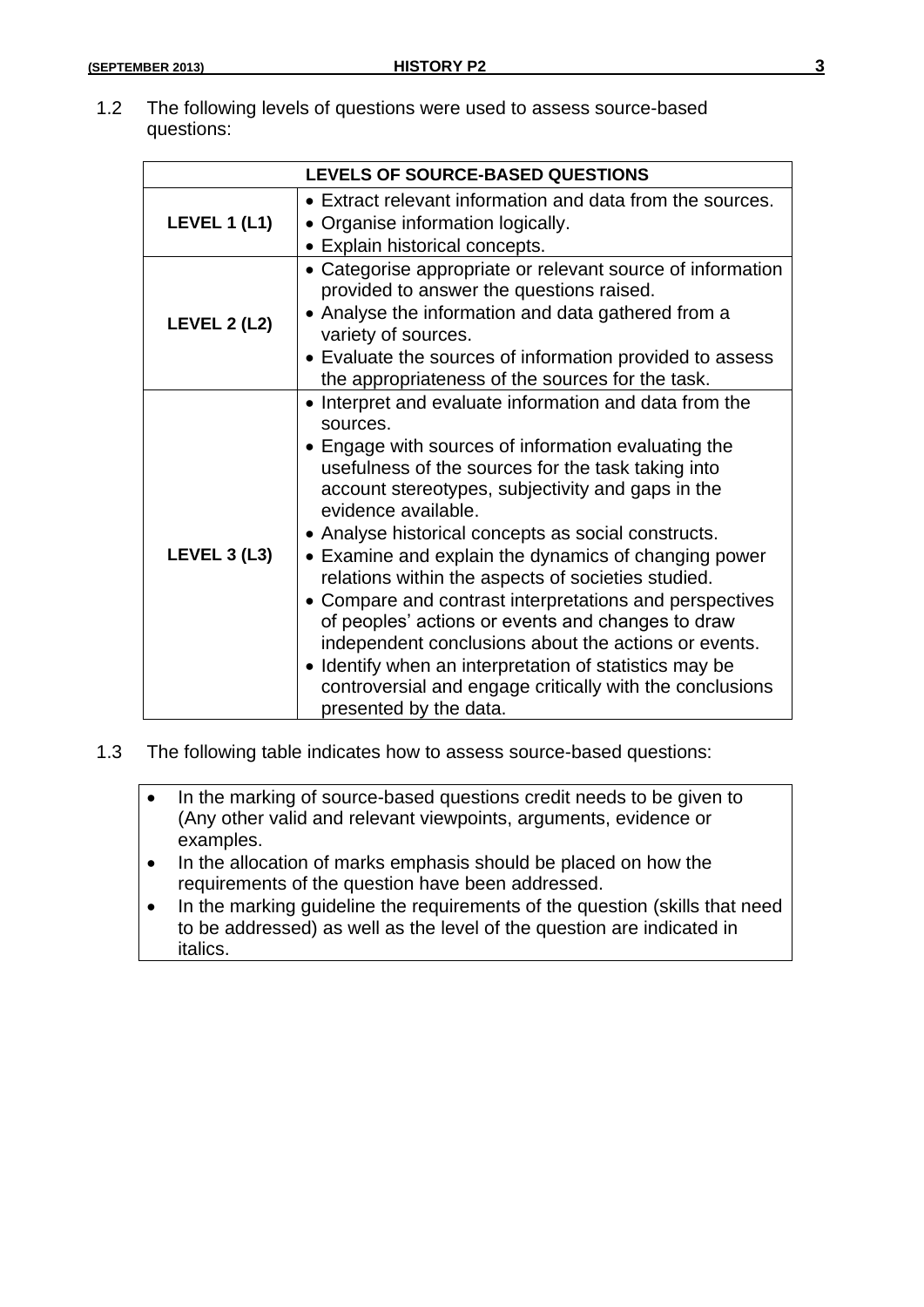# **EXTENDED WRITING**

# 2.1 **The extended writing questions focus on one of the following levels:**

# **LEVELS OF QUESTIONS**

# **Level 1**

- Discuss or describe according to a given line of argument set out in the extended writing question.
- Plan and construct an argument based on evidence, using the evidence to reach a conclusion.

# **Level 2**

- Synthesise information to construct an original argument using evidence to support the argument.
- Sustain and defend a coherent and balanced argument with evidence.
- Write clearly and coherently in constructing the argument.

# 2.2 **Marking of extended writing**

- **MARKERS MUST BE AWARE THAT THE CONTENT OF THE ANSWER WILL BE GUIDED BY THE TEXTBOOKS IN USE AT THE PARTICULAR CENTRE.**
- **CANDIDATES MAY HAVE ANY OTHER RELEVANT INTRODUCTION AND OR CONCLUSION THAN THOSE INCLUDED IN A SPECIFIC EXTENDED WRITING MARKING GUIDELINE.**
- **IN ASSESSING THE OPEN-ENDED SOURCE-BASED QUESTIONS CANDIDATES SHOULD BE GIVEN CREDIT FOR ANY OTHER RELEVANT RESPONSE.**

# **Global assessment of extended writing**

The extended writing will be assessed holistically (globally). This approach requires the educator to score the overall product as a whole, without scoring the component parts separately. This approach encourages the learner to offer an individual opinion by using selected factual evidence to support an argument. The learner will not be required to simply regurgitate "facts" in order to achieve a high mark. This approach discourages learners from preparing "model" answers and reproducing them without taking into account the specific requirements of the question. Holistic marking of extended writing credits learners' opinions supported by evidence. Holistic assessment, unlike content-based marking, does not penalise language inadequacies as the emphasis is on the following:

- The construction of argument;
- The appropriate selection of factual evidence to support such argument; and
- The learner's interpretation of the question.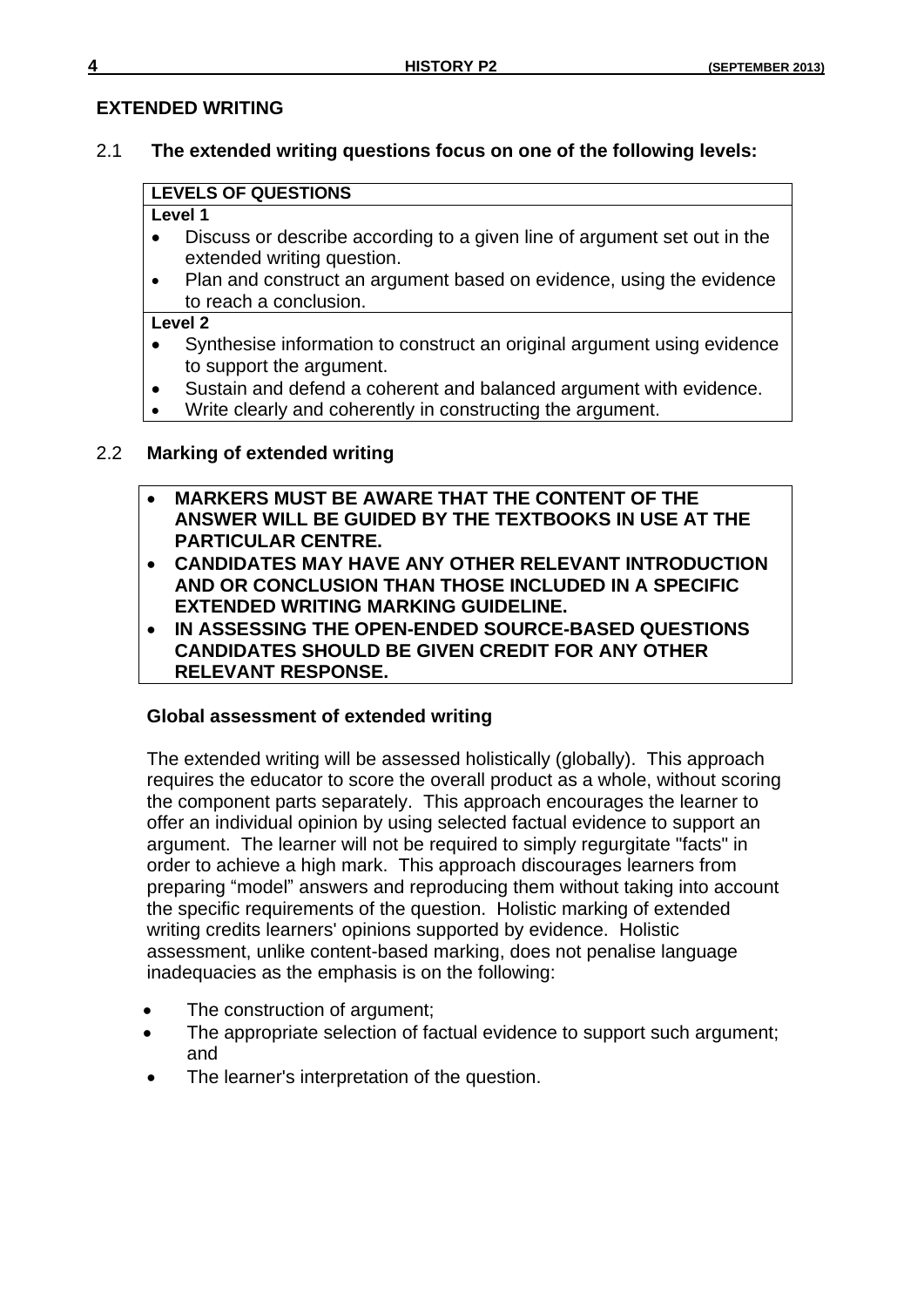#### **Assessment procedures of extended writing.**

- 1. Keep the synopsis in mind when assessing extended writing.
- 2. During the first reading of the extended writing ticks need to be awarded for a relevant introduction (indicated by a bullet in the marking guideline/memorandum), each of the main points/aspects that is properly contextualised (also indicated by bullets in the marking guideline/memorandum) and a relevant conclusion (indicated by a bullet in the marking guideline/memorandum) e.g. in an answer where there are 5 main points there will be 7 ticks.
- 3. The following additional symbols can also be used:
	- introduction, main aspects and conclusion not properly contextualised
	- wrong statement
	- irrelevant statement
	- repetition **R**
	- analysis **A√**
	- interpretation **I√**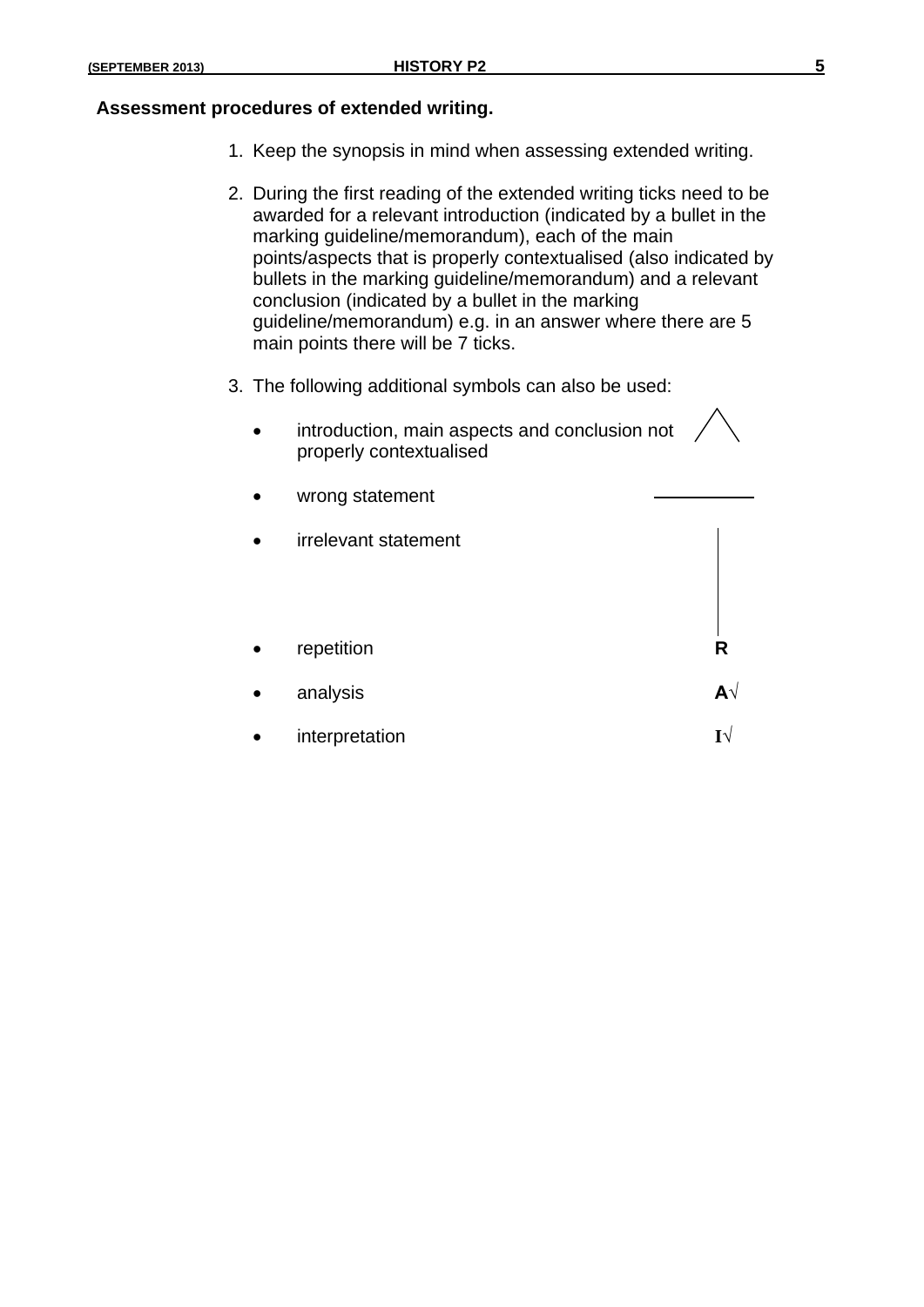4. The Matrix

# 4.1 **Use of analytical matrix in the marking of extended writing (refer to page 7).**

In the marking of extended writing with reference to page 6 the given criteria shown in the matrix should be used. In assessing the extended writing note should be taken of both the content and presentation. At the point of intersection of the content and presentation based on the seven competency levels, a mark should be awarded.

4.1.1 The first reading of extended writing will be to determine to what extent the main aspects have been covered and to allocate the content level (on the matrix).

| $\mathsf{r}$ $\mathsf{l}$ 4 |  |
|-----------------------------|--|
|                             |  |

4.1.2 The second reading of extended writing will relate to the level (on the matrix) of presentation.

| I FVFI 4 |  |
|----------|--|
| LEVEL 5  |  |

4.1.3 Allocate an overall mark with the use of the matrix.

| FVFI 4 | 19 |
|--------|----|
| VEL 5  |    |

# 4.2 **Use of holistic rubric in the marking of extended writing (refer to page 7).**

The given rubric, which takes into account both content and presentation, should be used in the marking of extended writing.

|  | ້<br>- | - |
|--|--------|---|
|--|--------|---|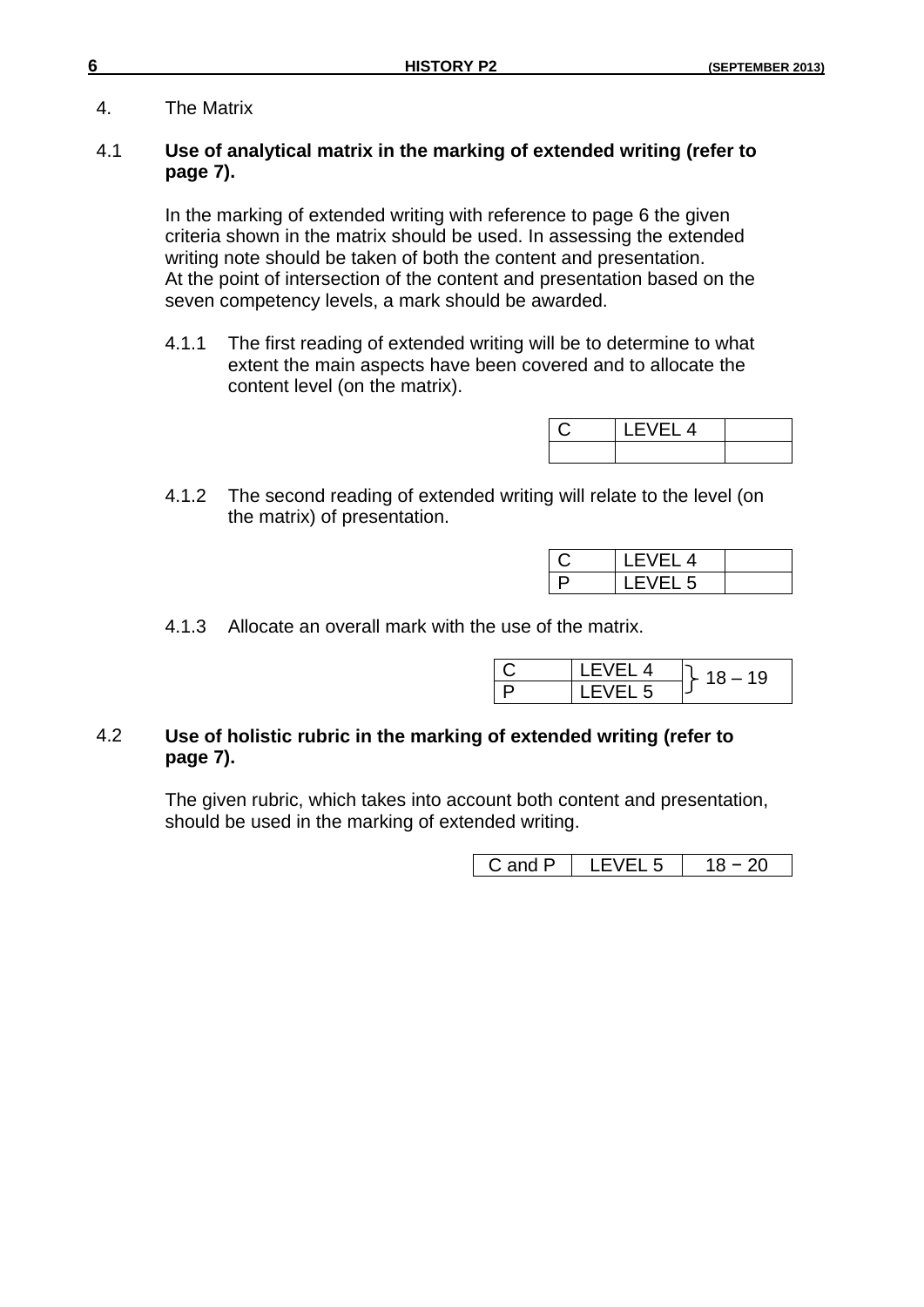# **GRADE 12 EXTENDED WRITING MATRIX**

| <b>PRESENTATION</b>                                                                                                  | LEVEL 7<br>Very well planned and<br>structured. Good<br>synthesis of                                 | LEVEL 6<br>Well planned<br>and structured<br>Synthesis of                    | LEVEL 5<br>Writing<br>structured.<br>Constructed          | LEVEL 4<br>Clear attempt to<br>construct an<br>argument          | LEVEL <sub>3</sub><br>Some attempt<br>to organise the<br>information               | LEVEL 2<br>Largely<br>descriptive<br>/with little | LEVEL 1<br>Answer not<br>at all well-<br>structured. |
|----------------------------------------------------------------------------------------------------------------------|------------------------------------------------------------------------------------------------------|------------------------------------------------------------------------------|-----------------------------------------------------------|------------------------------------------------------------------|------------------------------------------------------------------------------------|---------------------------------------------------|------------------------------------------------------|
| <b>CONTENT</b>                                                                                                       | information<br>Constructed an<br>argument<br>Very good use of<br>evidence to support<br>the argument | information<br>Constructed an<br>argument<br>Evidence used<br>to support the | an argument<br>Evidence<br>used to<br>support<br>argument | Evidence used<br>to a large extent<br>to support the<br>argument | into an<br>argument<br>Evidence not<br>well used in<br>supporting the<br>argument. | some<br>attempt to<br>develop<br>an<br>argument.  |                                                      |
| LEVEL 7<br>Question has<br>been fully<br>answered.<br>Content<br>selection fully<br>relevant to line of<br>argument. | $27 - 30$                                                                                            | argument<br>$24 - 26$                                                        |                                                           |                                                                  |                                                                                    |                                                   |                                                      |
| LEVEL 6<br>Question has<br>been answered.<br>Content<br>selection<br>relevant to a line<br>of argument.              | $24 - 26$                                                                                            | 23                                                                           | $21 - 22$                                                 |                                                                  |                                                                                    |                                                   |                                                      |
| LEVEL 5<br>Question<br>answered to a<br>great extent.<br>Content<br>adequately<br>covered and<br>relevant.           |                                                                                                      | $21 - 22$                                                                    | 20                                                        | $18 - 19$                                                        |                                                                                    |                                                   |                                                      |
| LEVEL 4<br>Question<br>recognisable in<br>answer.<br>Some<br>omissions/irrelev<br>ant content<br>selection.          |                                                                                                      |                                                                              | $18 - 19$                                                 | 17                                                               | $15 - 16$                                                                          |                                                   |                                                      |
| LEVEL 3<br>Content<br>selection does<br>not always<br>relate.<br>Omissions in<br>coverage.                           |                                                                                                      |                                                                              |                                                           | $15 - 16$                                                        | 14                                                                                 | $12 - 13$                                         |                                                      |
| LEVEL 2<br>Sparse content.<br>Question<br>inadequately<br>addressed                                                  |                                                                                                      |                                                                              |                                                           |                                                                  | $12 - 13$                                                                          | 11                                                | $9 - 10$                                             |
| LEVEL 1<br>Question not<br>answered.<br>Inadequate<br>content.<br>Significant<br>irrelevance                         |                                                                                                      |                                                                              |                                                           |                                                                  |                                                                                    | $9 - 10$                                          | $0 - 8$                                              |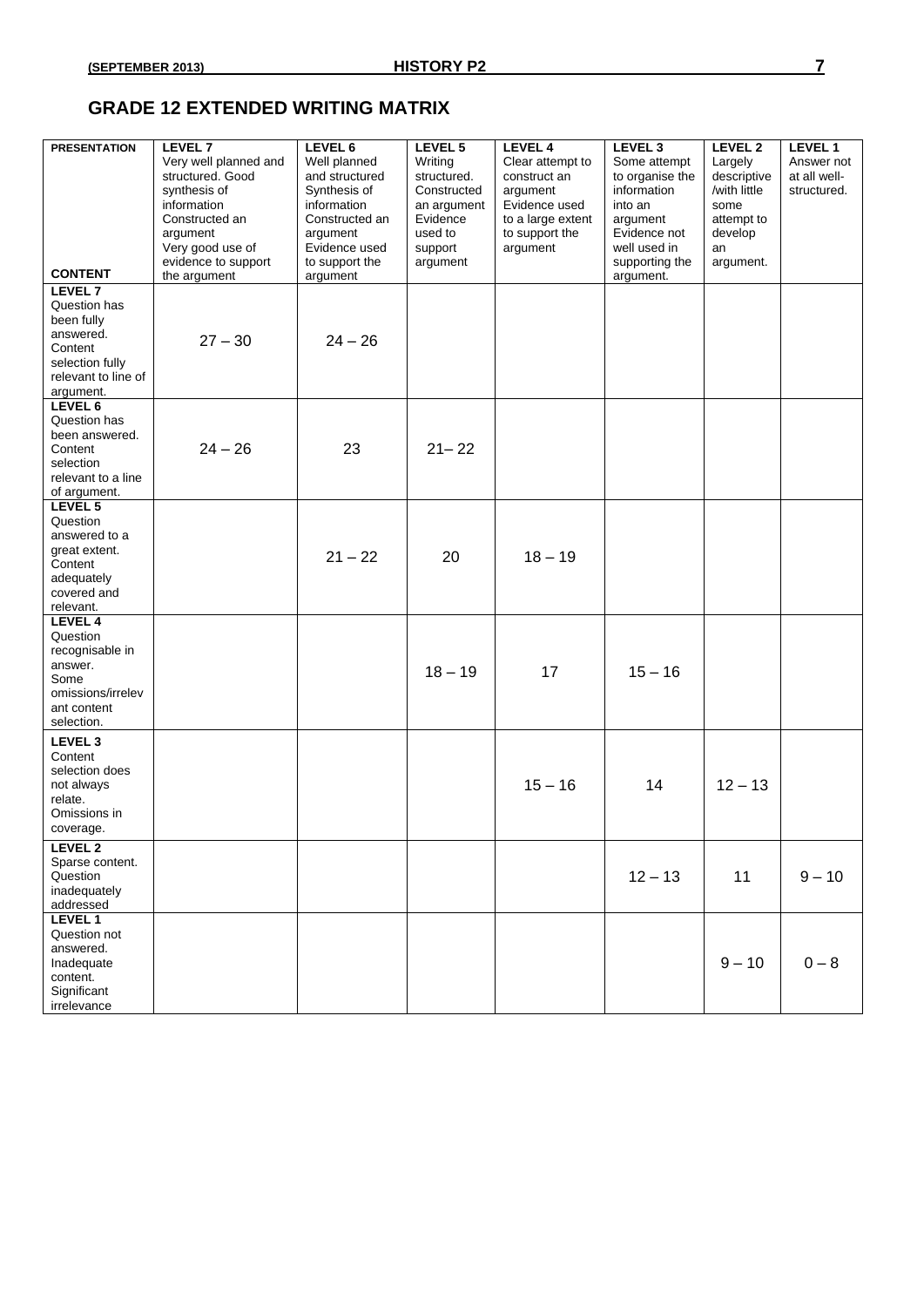# **GRADE 12 HOLISTIC RUBRIC TO ASSESS EXTENDED WRITING (SUCH AS AN ESSAY USING SOURCES, REPORT, NEWSPAPER ARTICLE, ETC.)**

| <b>LEVEL</b>        | If the candidate has demonstrated all or most of the skills listed in a particular level, she/he will be awarded<br>a mark relevant to the category. |
|---------------------|------------------------------------------------------------------------------------------------------------------------------------------------------|
|                     | Consistently focuses on topic - demonstrates a logical and coherent progress towards a conclusion                                                    |
|                     | Clearly comprehends the sources                                                                                                                      |
|                     | Uses all or most of the sources                                                                                                                      |
| 7                   | Selects relevant sources                                                                                                                             |
|                     | Quotes selectively                                                                                                                                   |
| Outstanding         | Groups sources(not essential but should not merely list sources)                                                                                     |
| $80 - 100\%$        | Demonstrates a setting of sources in background understanding                                                                                        |
| $24 - 30$           | If appropriate, deals fully with counter-argument                                                                                                    |
|                     | Refers appropriately to relevancy, bias, accuracy, limitation of sources                                                                             |
|                     | Expresses him/herself clearly                                                                                                                        |
|                     | Concludes essay with clear focus on topic - takes a stand (i.e. reaches an independent conclusion)                                                   |
|                     | Makes a good effort to focus consistently on the topic but, at times, argument loses some focus                                                      |
|                     | Clearly comprehends the sources                                                                                                                      |
|                     | Uses all or most of the sources                                                                                                                      |
| 6                   | Selects relevant sources                                                                                                                             |
| <b>Meritorious</b>  | Quotes selectively<br>Perhaps, lacking some depth of overall focuses, or does not make reference to one or more relevant                             |
| $70 - 79%$          | source.                                                                                                                                              |
| $21 - 23$           | If appropriate, makes an attempt to consider counter-argument                                                                                        |
|                     | Rather superficial or no attempt to refer to relevancy, bias, accuracy, limitation of sources                                                        |
|                     | Expression good                                                                                                                                      |
|                     | Concludes essay with clear focus on topic - takes a stand (i.e. reaches an independent conclusion)                                                   |
|                     | Makes an effort to focus on the topic but argument has lapses in focus                                                                               |
|                     | Comprehends most of the sources                                                                                                                      |
|                     | Uses most of the sources                                                                                                                             |
| 5                   | Selects relevant sources                                                                                                                             |
| <b>Substantial</b>  | Good use of relevant evidence from the sources                                                                                                       |
| $60 - 69%$          | Good attempt to consider counter-argument                                                                                                            |
| $18 - 20$           | Good attempt to refer to relevancy, bias, accuracy, limitation of source                                                                             |
|                     | Expression good but with lapses                                                                                                                      |
|                     | Does not make an altogether convincing attempt to take a stand (i.e. limitations in reaching an independent<br>conclusion)                           |
|                     | Makes an effort to focus on the topic but argument has many lapses in focus                                                                          |
|                     | Adequate comprehension of most of the sources                                                                                                        |
| 4                   | Adequate use of relevant evidence from the sources                                                                                                   |
| <b>Moderate</b>     | Adequate attempt to consider counter-argument                                                                                                        |
| $50 - 59%$          | Adequate attempt to refer to relevancy, bias, accuracy, limitation of sources                                                                        |
| $15 - 17$           | <b>Expression adequate</b>                                                                                                                           |
| [Satisfactory]      | Makes an attempt to take a stand but there are serious inconsistencies with making links with the rest of                                            |
|                     | the essay                                                                                                                                            |
|                     | Essay might have a tendency to list sources and "tag" on focus                                                                                       |
|                     | Little attempt to focus on the topic<br>Little comprehension of the sources                                                                          |
| 3                   | Struggles to select relevant information from the sources                                                                                            |
| Adequate            | No quotes - or generally irrelevant                                                                                                                  |
| $40 - 49%$          | Makes no effort to consider counter-argument – or exceptionally weak attempt                                                                         |
| $12 - 14$           | Easily characterised by listing of sources                                                                                                           |
| [Fair]              | No attempt to refer to relevancy, bias, accuracy of sources                                                                                          |
|                     | Expression poor                                                                                                                                      |
|                     | Makes a very poor attempt to take a stand (i.e. battles to reach an independent conclusion)                                                          |
|                     | Unable to identify relevant sources                                                                                                                  |
| 2                   | No quotes - or generally irrelevant                                                                                                                  |
| <b>Elementary</b>   | Makes no effort to consider counter-argument                                                                                                         |
| $30 - 39%$          | Essay characterised by listing of sources                                                                                                            |
| $09 - 11$           | No attempt to refer to relevancy, bias, accuracy of sources<br>Expression very poor                                                                  |
| [Weak]              | Makes a very poor attempt to take a stand - if at all                                                                                                |
|                     |                                                                                                                                                      |
| 1                   | No attempt to focus on the topic                                                                                                                     |
| <b>Not Achieved</b> | Uses no sources                                                                                                                                      |
| $0 - 29%$           | Completely irrelevant                                                                                                                                |
| $0 - 8$             | Answer extremely poor                                                                                                                                |
| [Poor]              | Sources copied without relevance                                                                                                                     |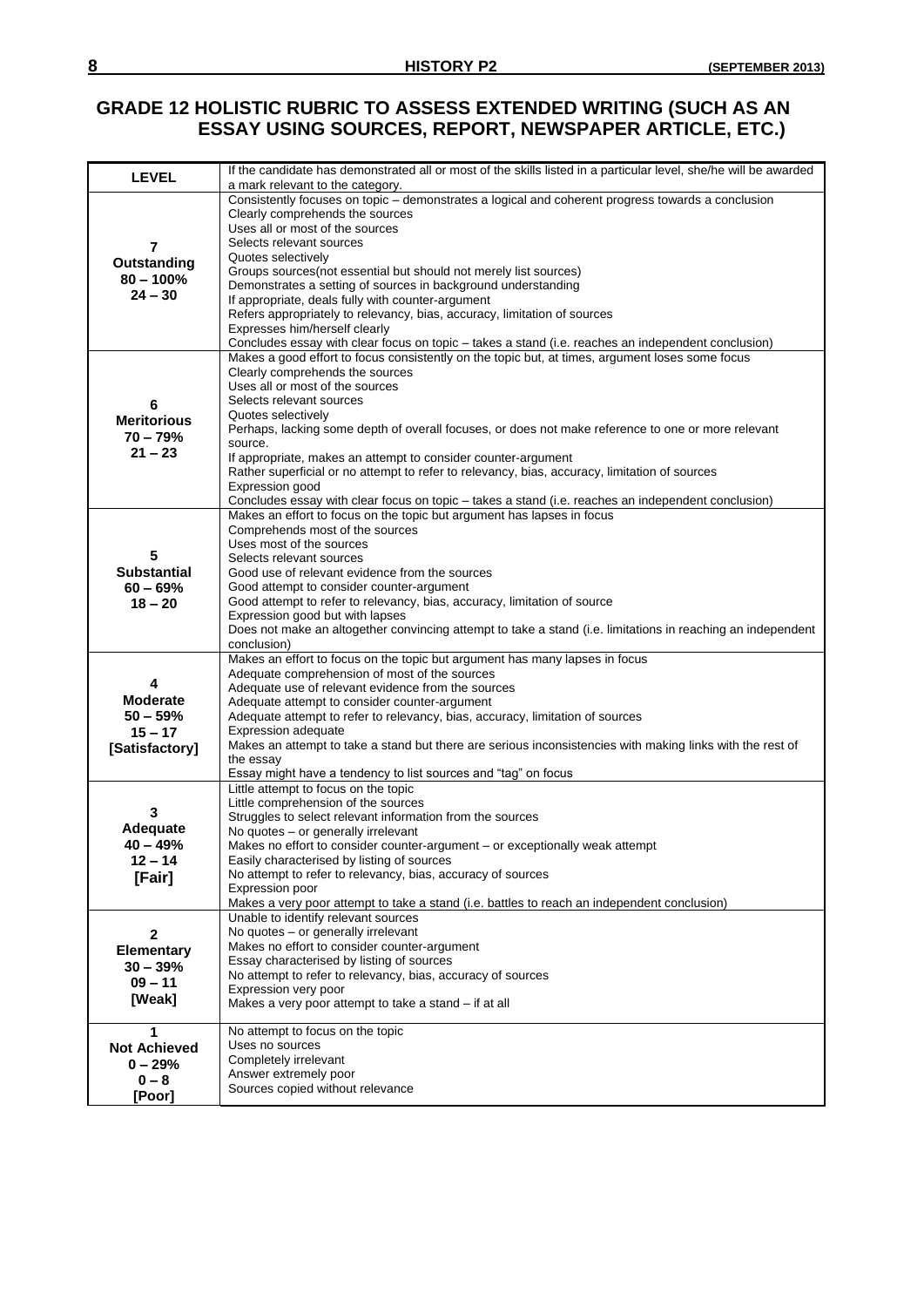# **QUESTION 1: HOW DID THE COLLAPSE OF THE SOVIET UNION CONTRIBUTE TO THE ENDING OF APARTHEID IN SOUTH AFRICA?**

- 1.1 1.1.1 *[Interpretation of evidence from Source 1A – L1 – LO1 (AS2)]*
	- Gorbachev  $(1 \times 1)$   $(1)$
	- 1.1.2 *[Interpretation and analysis of evidence from Source 1A – L2 – LO2 (AS3)]*
		- Reconstruction of the economy
		- Reduced military spending.
		- Allowed profit making and competition
		- Reduced control by government
		- Encouraging Western companies to invest in the USSR.
		- Any relevant explanation.  $(Any 2 x 2)$  (4)
	- 1.1.3 [*Interpretation of information from Source 1A – L1 – LO1 (AS2)*]
		- Glasnost  $(1 \times 2)$   $(2)$
	- 1.1.4 [*Interpretation and analysis of evidence from Source 1A – L2 – LO2 (AS2)*]
		- Transparency in government policies
		- More freedom of speech allowed
		- Criticism of government policies allowed
		- Corruption of government officials would end
		- Public opinion will be considered
		- Any other relevant response (Any 2 x 2) (4)
	- 1.1.5 [*Interpretation and synthesis of information from Source 1A – L3 – LO2 (AS3)*]
		- Influence economy and political issues
		- Led to the fall of communism/fall of Soviet Union
		- Opposition from old communists
		- Gorbachev more unpopular
		- Democracy elections (Any 2 x 2) (4)
- 1.2 1.2.1 [*Interpretation and analysis of evidence from Source 1B – L2 – LO3 (AS3)*]
	- Fall of the Berlin Wall
	- End of the Cold War
	- Any other relevant response (Any 1 x 2) (2)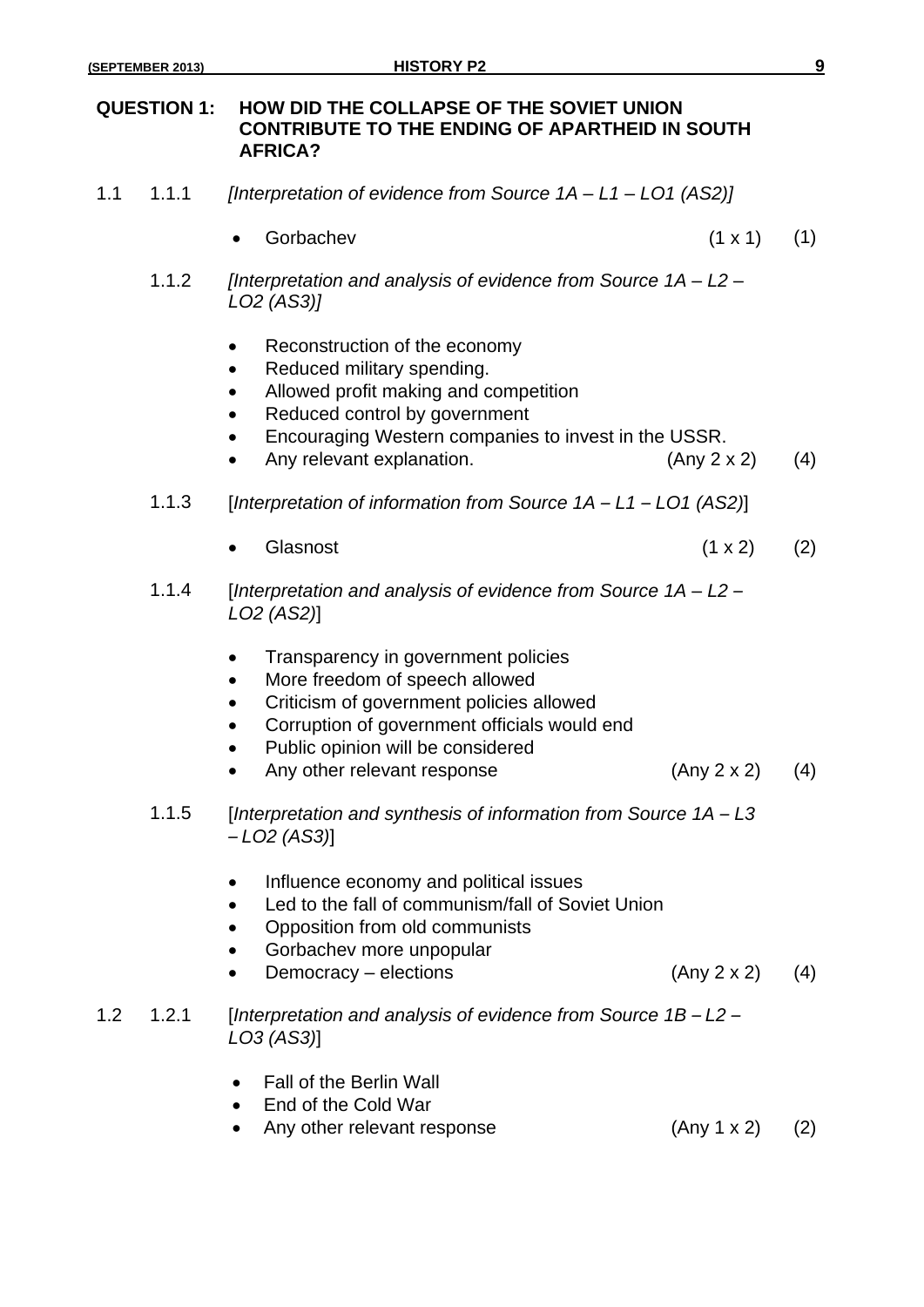| 10  |       | <b>HISTORY P2</b>                                                                                                                                                                                                                 | (SEPTEMBER 2013) |     |
|-----|-------|-----------------------------------------------------------------------------------------------------------------------------------------------------------------------------------------------------------------------------------|------------------|-----|
|     | 1.2.2 | [Interpretation and synthesis of evidence from Source $1B - L3 -$<br>LO2 (AS3)]                                                                                                                                                   |                  |     |
|     |       | Wanted South Africa to become a democratic country<br>$\bullet$<br>No more fears of communism existed<br>Human rights of people were abused in South Africa<br>Any other relevant response.                                       | (Any 2 x 2)      | (4) |
|     | 1.2.3 | [Interpretation and analysis of information from Source $1B - L2 -$<br>LO2 (AS2)]                                                                                                                                                 |                  |     |
|     |       | Internationally isolated<br>$\bullet$<br>South Africa's economy in a crisis<br>٠<br>Sanctions and economic pressure on South Africa<br>Internal pressure/uprisings in South Africa<br>$\bullet$<br>Any other relevant explanation | (Any 2 x 2)      | (4) |
| 1.3 | 1.3.1 | [Extraction of evidence from Source 1C - L1 - L01 (AS2)]                                                                                                                                                                          |                  |     |
|     |       | Unbanned political organisations<br>$\bullet$<br>Release of political prisoners<br>٠<br>Unconditional release of Nelson Mandela<br>Any other relevant response<br>$\bullet$                                                       | (Any 2 x 1)      | (2) |
|     | 1.3.2 | [Interpretation and synthesis of evidence from Source 1C - L2-<br>LO2 (AS3)]                                                                                                                                                      |                  |     |
|     |       | Led to negotiations with the ANC and other political parties<br>New dispensation<br><b>First democratic elections</b><br>Democratic/non-racial South Africa<br>Any other relevant response.                                       | (Any 1 x 2)      | (2) |
|     | 1.3.3 | [Interpretation and synthesis of evidence from Source $1C - L2 -$<br>LO2 (AS3)]                                                                                                                                                   |                  |     |
|     |       | The majority of black people would be delighted as this<br>$\bullet$<br>would mean freedom and equal rights<br>The minority right-wing feared a black majority rule and<br>wanted their own "volkstaat".                          |                  |     |
|     |       | Any other relevant response.                                                                                                                                                                                                      | (Any 1 x 2)      | (2) |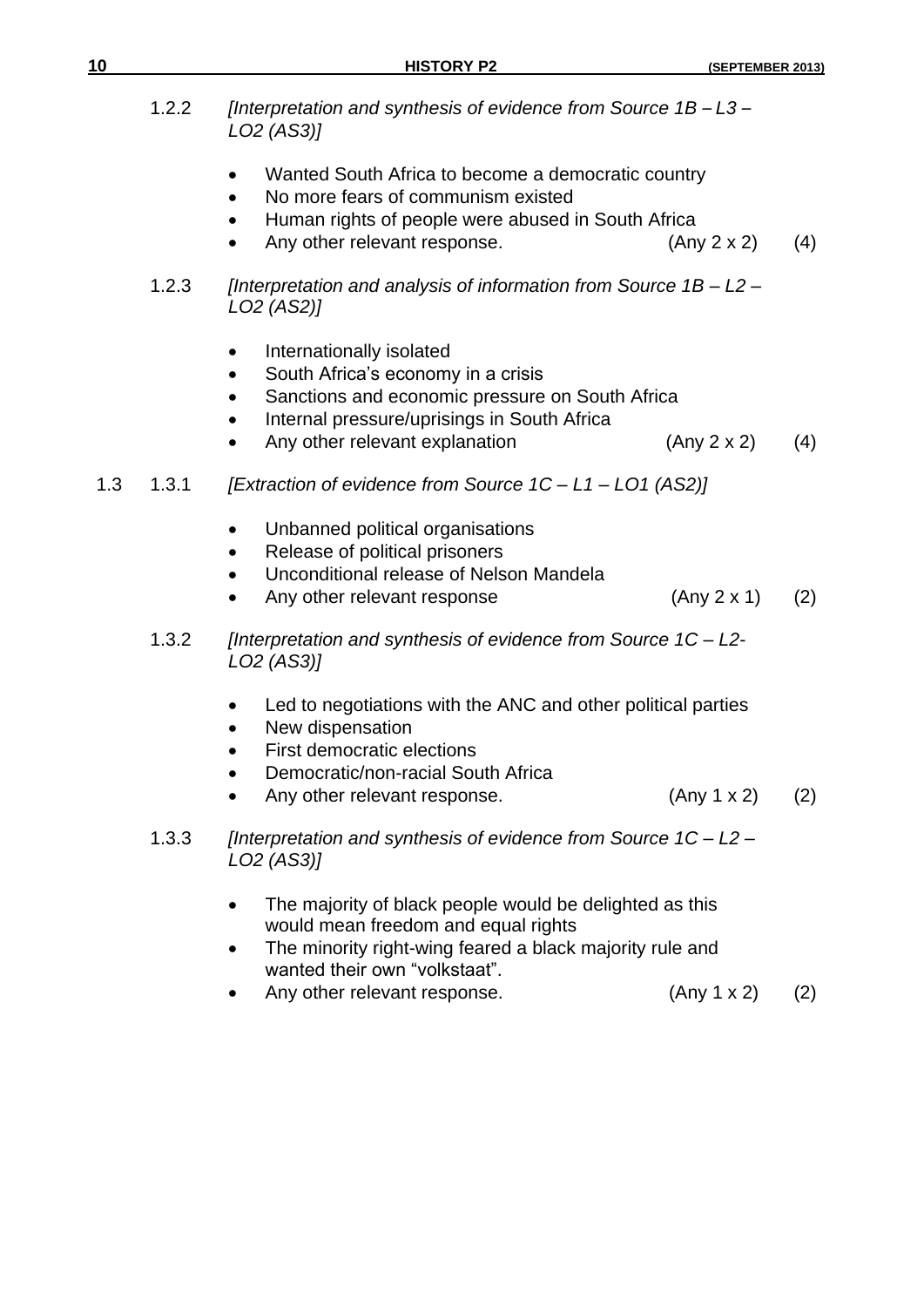1.3.4 *[Interpretation and analysis of evidence from Source 1C – L1 – LO3 (AS2)]*

# **Candidates should either agree or disagree with the statement. They need to support their answers with relevant evidence.**

# **AGREE**

- Economic and political pressure
- The NP realised the only way to end the violence was to negotiate with the ANC.
- The collapse of communism resulted in former enemies perceiving each other in a different light.
- Any other relevant response.

# **OR**

# **DISAGREE**

- FW de Klerk could have adopted an attitude like that of former President PW Botha.
- Could have enlarged the army giving them the power to suppress the masses in South Africa.
- Any other relevant response. (Any 2 x 2) (4)
- 1.4 [*Interpretation and synthesis of evidence from Sources 1A and 1C – L3 – LO3 (AS3)*]
	- Both De Klerk and Gorbachev embarked on policies of reform.
	- In both SA and the Soviet Union there was a sense of trauma, excitement and disbelief.
	- In SA there was an end to apartheid, while in Europe the Berlin Wall had collapsed.
	- Any other relevant response (Any 2 x 2) (4)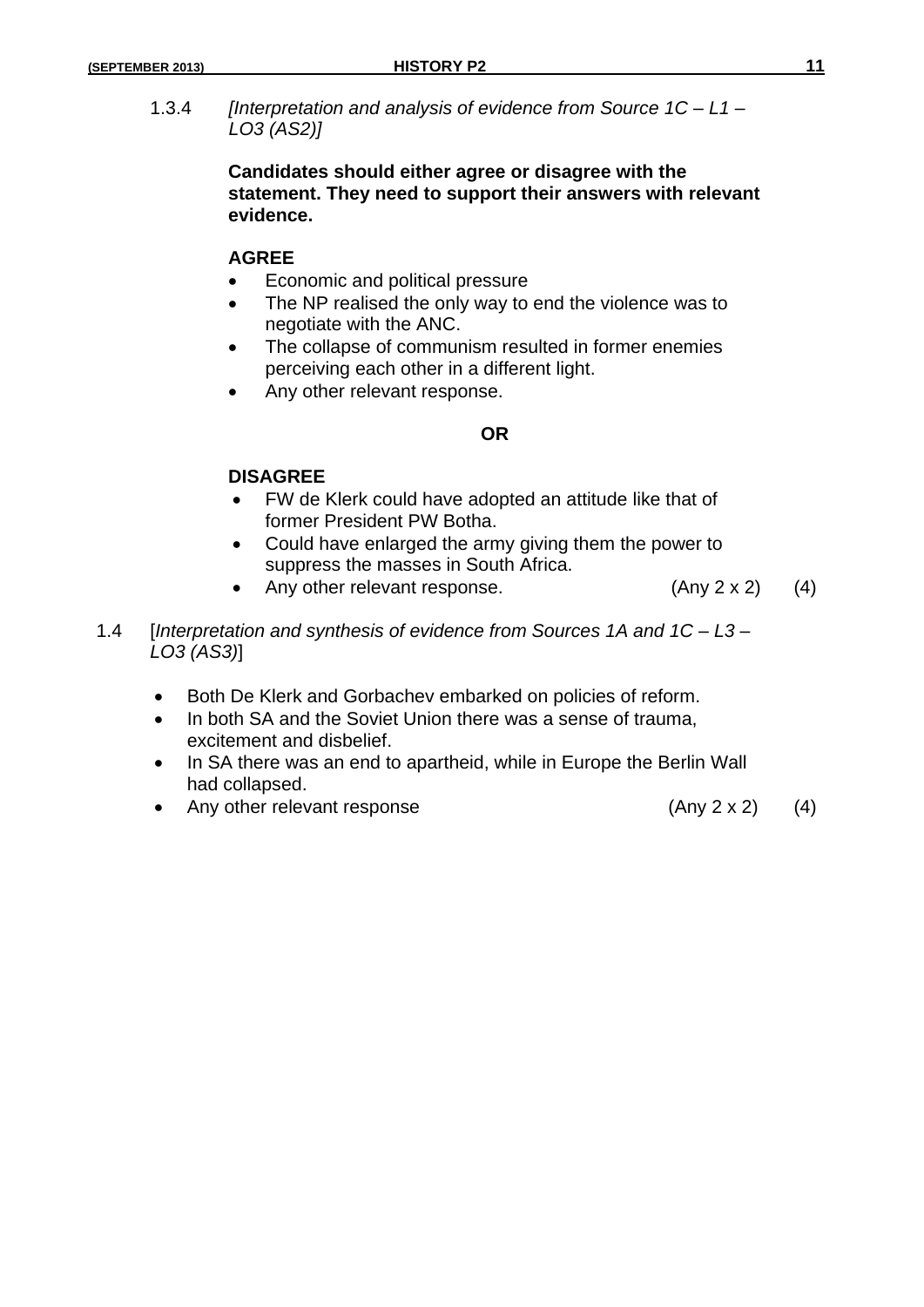| 12 | <b>HISTORY P2</b>                                                                                                                              | (SEPTEMBER 2013) |
|----|------------------------------------------------------------------------------------------------------------------------------------------------|------------------|
|    | [Interpretation, analysis and synthesis of evidence from all sources $-$ L3 $-$<br>LO1 (AS3 and 4); LO2 (AS1, 2 and 3); LO3 (AS1, 2, 3 and 4)] |                  |

Candidates should include some of the following in their response:

- End of communism in the Soviet Union
- The result of Gorbachev's reform on world politics
- International pressure
- South Africa no longer seen as the protector of Southern Africa
- Continous violence in SA
- Internal pressure from different political organisations within SA
- Results of De Klerk's announcement of 2 February 1990
- Any other relevant response. (8)

Use the following rubric to allocate a mark.

|                | Uses evidence in an elementary manner e.g.<br>show no or little understanding of why the |                |
|----------------|------------------------------------------------------------------------------------------|----------------|
| <b>LEVEL1</b>  | South African government was forced to<br>change its apartheid policy.                   | Marks: $0 - 2$ |
|                | Uses evidence partially to report on the topic                                           |                |
|                | or cannot report on topic.                                                               |                |
|                | Evidence is mostly relevant and relates to a                                             |                |
|                | great extent to the topic e.g. shows an                                                  |                |
| <b>LEVEL 2</b> | understanding of why the South African                                                   | Marks: $3-5$   |
|                | government was forced to change its                                                      |                |
|                | apartheid policy.                                                                        |                |
|                | Uses evidence on a very basic manner.                                                    |                |
|                | Uses relevant evidences e.g. demonstrates                                                |                |
|                | a thorough understanding of why the                                                      |                |
|                | South African government was forced to                                                   |                |
| <b>LEVEL 3</b> | change its apartheid policy.                                                             | Marks: $6 - 8$ |
|                | Uses the evidence in an organised paragraph                                              |                |
|                | that shows an understanding of the topic.                                                |                |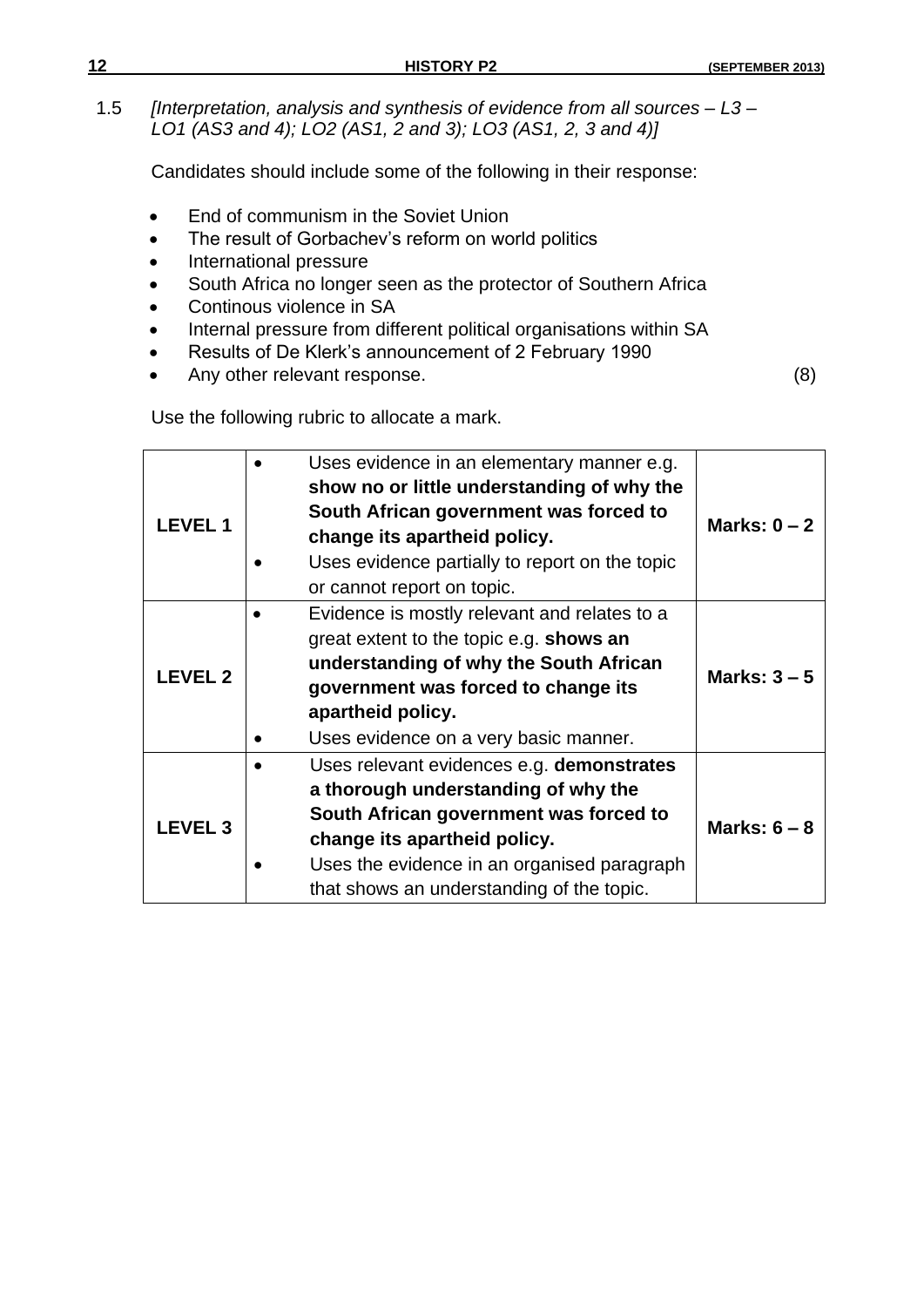#### 1.6 EXTENDED WRITING

1.6.1 *[Plan and construct an argument based on evidence using analytical and interpretative skills – L1 – LO1 (AS3 and 4); LO2 (AS1, 2 and 3); LO3 (AS 1, 2, 3 and 4)]*

> Candidates should include the following aspects in their response:

#### **SYNOPSIS**

Candidates should explain how the fall of communism and the collapse of the USSR eventually led to the fall of apartheid in South Africa.

#### MAIN ASPECTS

• Introduction: Candidates can give some background on the situation in both the USSR and South Africa in the 1980s or any relevant introduction.

#### ELABORATION

- Gorbachev's role in ending communism
- The introduction of Perestroika and Glasnost in Russia
- The impact of reforms on Soviet Union and SA
- Fall of communism
- South Africa no longer seen as protector of Southern Africa against communism
- Banned organisations could no longer be termed as communist inspired terrorists
- De Klerk was forced to negotiate with previously banned political organisations
- International pressure
- Liberation movements were also forced to negotiation
- Process of negotiations initiated the end of apartheid
- Any other relevant response
- Conclusion: Candidates should tie up their essay with a relevant conclusion. (30)

#### **Use the analytical matrix on page 7 to assess this essay.**

OR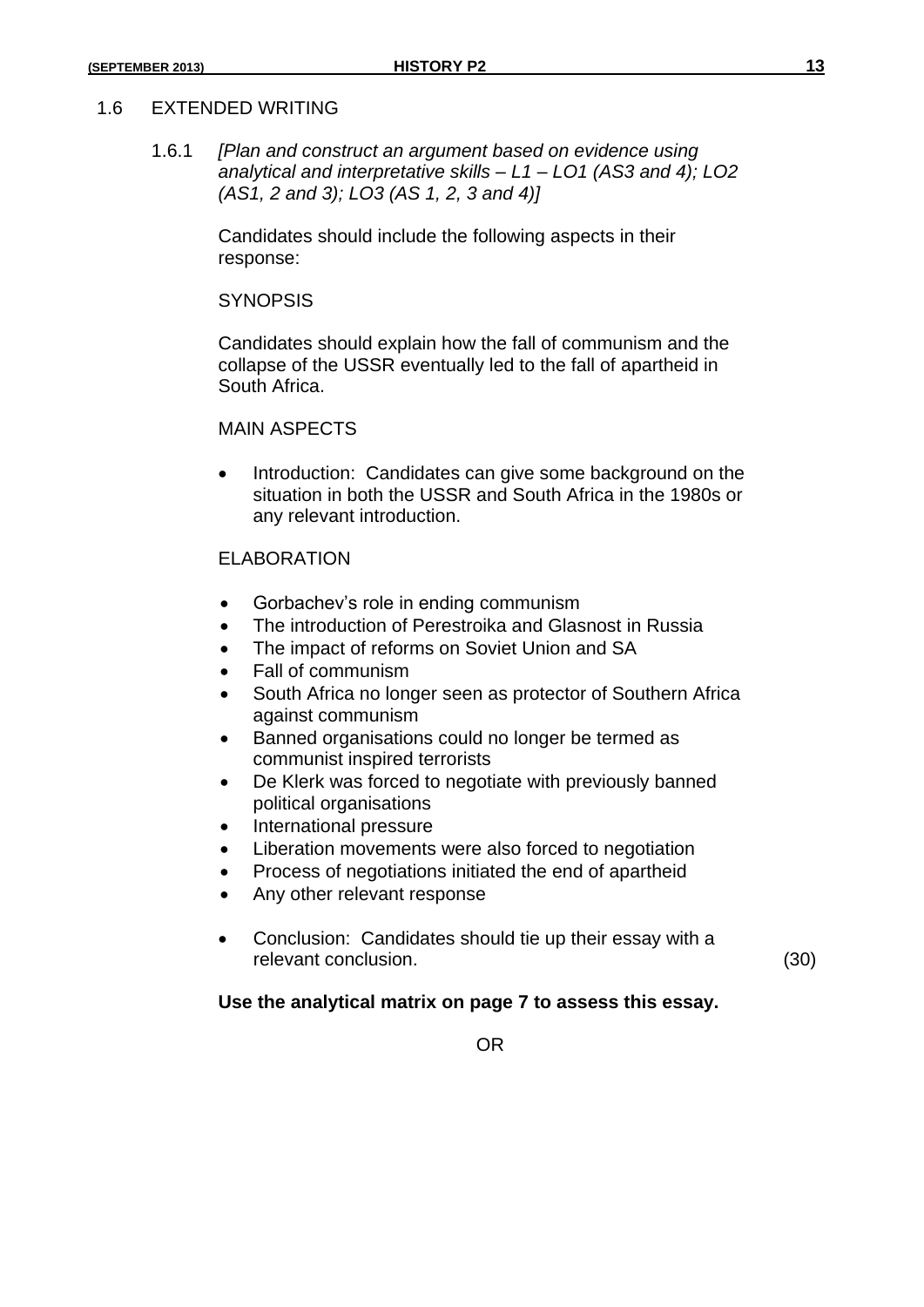1.6.2 *[Synthesise information to construct an original argument using evidence from the sources and own knowledge to support the argument – LO1 (AS3 and 4); LO2 (AS2 and 3); LO3 (AS1, 2 ,3 and 4)]*

#### **SYNOPSIS**

Candidates should focus on the external and internal factors that forced the apartheid regime and liberation organisations to negotiate a new future for South Africa.

# MAIN ASPECTS

Candidates should include the following aspects in their response:

 Introduction: Candidates can refer to how certain factors paved the way for reform.

# ELABORATION

- Gorbachev's role in ending communism.
- **Glasnost or Perestroika**
- Constitutional changes in SA in 1980's eg. Tri-Cameral Parliament, etc.
- The impact of Gorbachev's reform on SA.
- USA no longer willing to support the racial political policy of SA.
- International pressure
- SA no longer seen as the protector of Southern Africa against communism.
- End of the Cold War
- Soviet Union not more seen as a threat.
- Change in leadership of SA
- SA at a dead end
- FW de Klerk's announcement on 2 February 1990
- Laid the foundation for a new democratic South Africa
- Any other relevant response.
- Conclusion: Candidates should tie up their argument with a relevant conclusion. (30)

**[75]**

#### **Use the holistic matrix on page 8 to assess this essay.**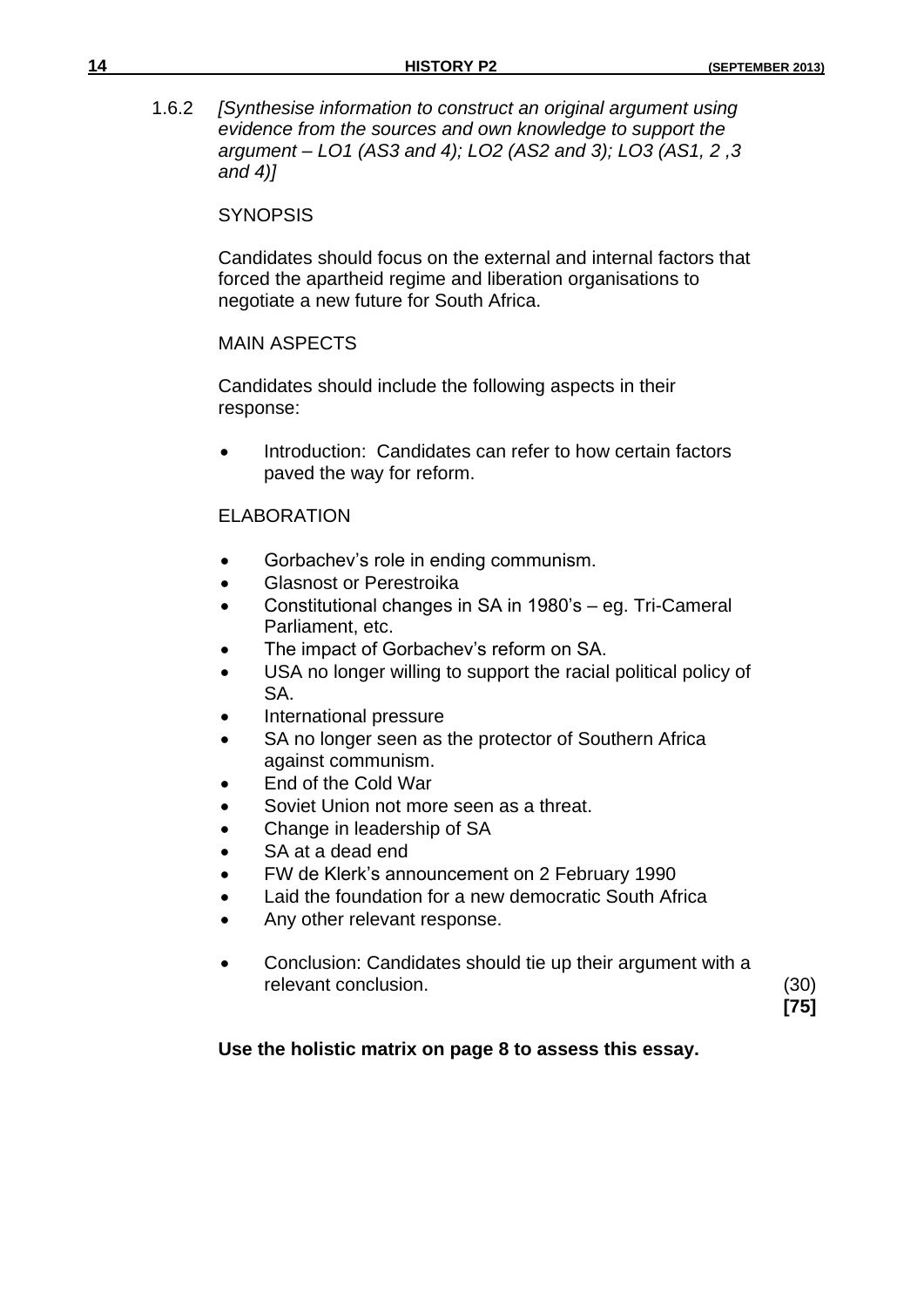# **QUESTION 2: HOW DID THE COLLAPSE OF COMMUNISM CAUSE ANGOLA TO RE-IMAGINE ITSELF IN THE 1990s?**

- 2.1 2.1.1 *[Extraction of evidence from Source 2A – L1 – LO1 (AS1)]*
	- Portugal  $(1 \times 2)$  (2)
	- 2.1.2 *[Identification of relevant information from Source 2A – L2 – LO2 (AS2)]*
		- MPI A • UNITA  $(2 \times 1)$   $(2)$
	- 2.1.3 *[Interpretation and analysis of evidence from Source 2A – L3 – LO2 (AS3)]*
		- The Soviet Union assisted the MPLA
		- The USA and South Africa assisted UNITA
		- Angola was used by the USSR and USA to spread their ideologies.
		- The natural resources of Angola were exploited by the superpowers.
		- Any other relevant response.  $(Any 2 x 2)$   $(4)$
	- 2.1.4 *[Interpretation and analysis of information from Source 2A – L2 – LO2 (AS3)]*
		- Both wanted to use Angola to spread their ideologies.
		- Both wanted to use Angola for their own economic welfare and enhance their own prestige.
		- Angola was rich in natural resources, e.g. oil and diamonds
		- Any other relevant response.  $(Any 2 x 2)$  (4)
- 2.2 2.2.1 *[Explanation of historical concept from Source 2B – L1 – LO2 (AS1)]*
	- Based on the philosophy of Marx en Lenin.
	- Everything is controlled by the state.
	- Classless society
	- One-party state
	- Any other relevant explanation. (Any 1 x 2) (2)
	- 2.2.2 *[Interpretation and analysis of evidence from Source 2B – L3 – LO2 (AS2)]*
		- Fall of the Berlin Wall.
		- Collapse of communism
		- End of the Cold War
		- Cease-fire between the MPLA and UNITA
		- Peace accord signed
		- Any other relevant response  $(Any 2 x 2)$   $(4)$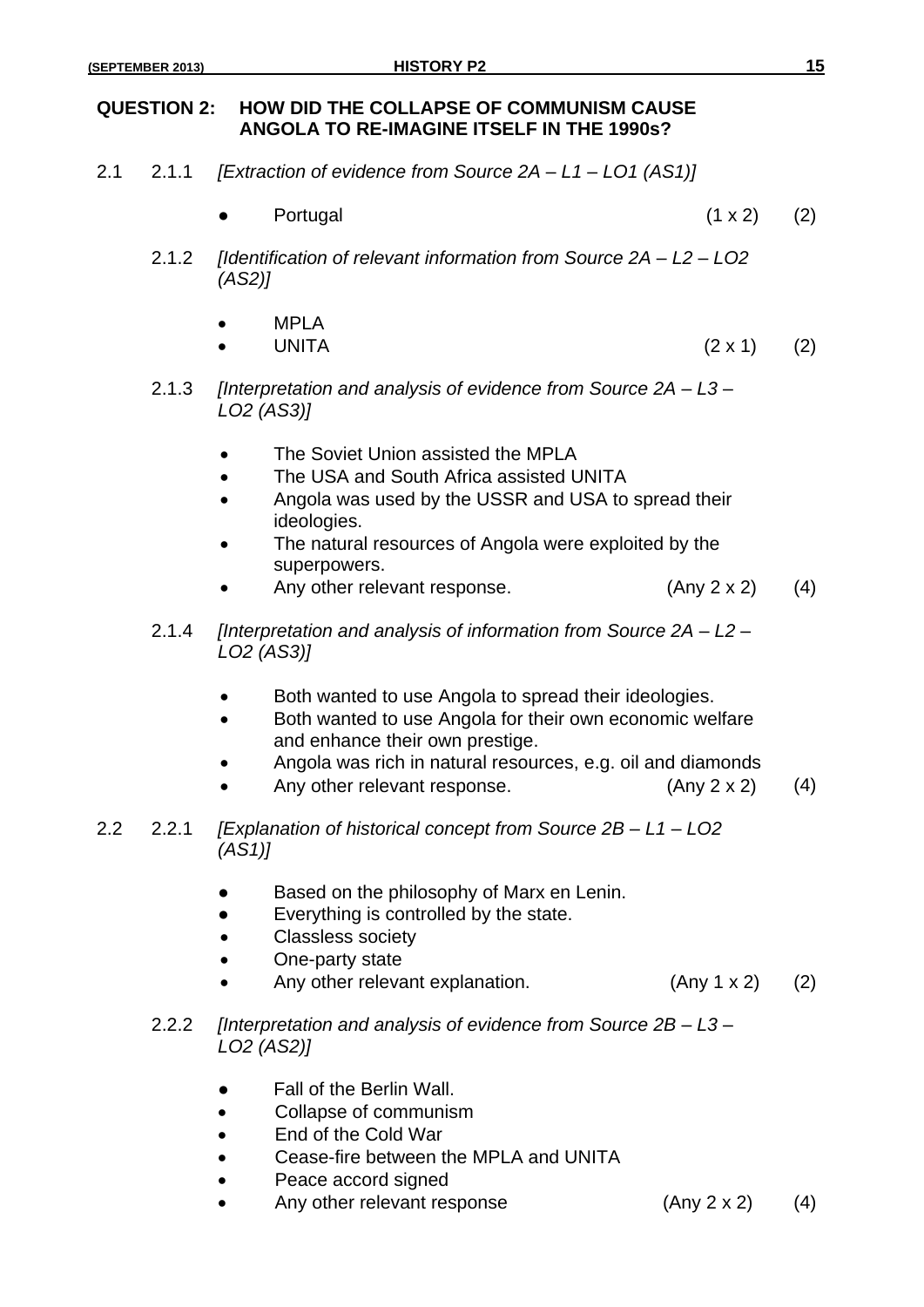|     | 2.2.3 | [Interpretation of evidence from Source 2B - L2 - LO2 (AS2)]                                                                                                                                                                                                                                                         |                       |  |
|-----|-------|----------------------------------------------------------------------------------------------------------------------------------------------------------------------------------------------------------------------------------------------------------------------------------------------------------------------|-----------------------|--|
|     |       | A 20-year civil war.<br>٠<br>Angola lost its military and financial support from the<br>$\bullet$<br>superpowers.<br>Economically weakened Angola.<br>Any other relevant response<br>(Any 2 x 2)<br>$\bullet$                                                                                                        | (4)                   |  |
|     | 2.2.4 | [Extraction of evidence from Source 2B - L1 - LO1 (AS1)]                                                                                                                                                                                                                                                             |                       |  |
|     |       | 54%<br>$\bullet$                                                                                                                                                                                                                                                                                                     | $(1 \times 1)$<br>(1) |  |
|     | 2.2.5 | [Interpretation and analysis of evidence from Source $2B - L3 -$<br>LO2 (AS2)]                                                                                                                                                                                                                                       |                       |  |
|     |       | Multi-party elections were held.<br>٠<br>Tolerance of all parties.<br>$\bullet$<br>Democratic climate for change created.<br>$\bullet$<br>Too many parties involved for a stable government.<br>٠<br>The MPLA still remained the supreme dominant party.<br>$\bullet$<br>Any other relevant response.<br>(Any 2 x 2) | (4)                   |  |
|     | 2.2.6 | [Interpretation and analysis of evidence from Source 2B - L2 -<br>LO <sub>2</sub> (AS <sub>3</sub> )]                                                                                                                                                                                                                |                       |  |
|     |       | Candidates should take a stand and substantiate their<br>answer.                                                                                                                                                                                                                                                     |                       |  |
|     |       | <b>USEFUL</b><br>Angola changed from a Marxist system of government to a<br>more democratic one.<br>Multi-party elections took place and can be verified.<br>Any other relevant response.<br>$\bullet$                                                                                                               |                       |  |
|     |       | <b>NOT USEFUL</b><br>Any relevant answer.<br>(Any 2 x 2)                                                                                                                                                                                                                                                             | (4)                   |  |
| 2.3 | 2.3.1 | [Explanation of historical concept from Source 2C - L1 - LO2<br>(AS2)                                                                                                                                                                                                                                                |                       |  |
|     |       | Someone who had to flee their homeland.<br>Any other relevant explanation.<br>$\bullet$                                                                                                                                                                                                                              | $(1 \times 2)$<br>(2) |  |
|     | 2.3.2 | [Extraction of relevant information from Source 2C - L1 - LO1<br>(AS3)                                                                                                                                                                                                                                               |                       |  |
|     |       | Infrastructure was destroyed.<br>Economy of Angola was crippled.<br>$\bullet$<br>Dangerous landmines were scattered throughout the<br>country.<br>Millions fled out of the country.<br>Any other relevant response.<br>(Any 2 x 1)                                                                                   | (2)                   |  |
|     |       |                                                                                                                                                                                                                                                                                                                      |                       |  |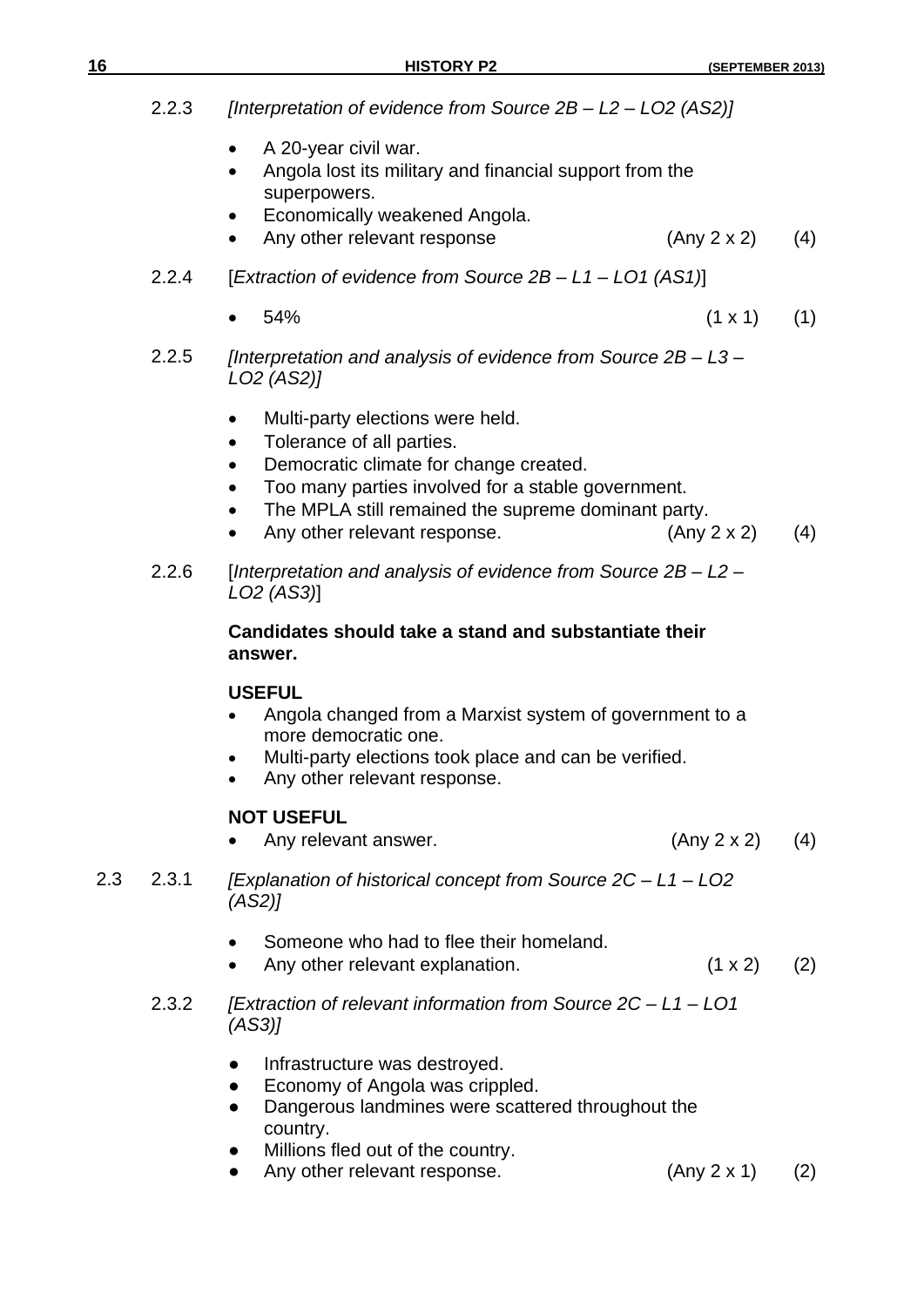- 2.3.3 *[Interpretation and analysis of evidence from Source 2C – L2 – LO2 (AS3)]*
	- People and children's rights were violated.
	- Children had no life and no education.
	- The only way some of them could survive, get an income or food was to join the MPLA.
	- Any other relevant response.  $(Any 1 x 2)$  (2)
- 2.4 *[Interpretation, analysis and synthesis of evidence from all sources – L3 – LU1 (AS3 and 4); LO2 (AS1, 2 and 3); LO3 (AS1, 2, 3 and 4)]*

Candidates should include some of the following aspects in their response:

- The conflict between East and West emphasized
- MPLA was supported by Cuba and the Soviet Union
- UNITA was supported by SA and the USA
- Superpowers wanted to control Angola because of her rich minerals
- Superpowers wanted to win the support of Third World countries
- Worsen fighting in Angola
- Led to a 40 long years of fighting
- Had a negative effect on the economy of Angola
- The civil war had a negative impact on the lives of people
- Any other relevant response. (8)

Use the following rubric to allocate a mark.

| <b>LEVEL 1</b> | Uses evidence in an elementary manner, e.g.<br>shows no or little understanding of how<br>Angola became a victim in the Cold War.<br>Uses evidence partially to report on topic or<br>$\bullet$<br>cannot report on topic.            | Marks: $0 - 2$ |
|----------------|---------------------------------------------------------------------------------------------------------------------------------------------------------------------------------------------------------------------------------------|----------------|
| <b>LEVEL 2</b> | • Evidence is mostly relevant and relates to a great<br>extent to the topic, e.g. shows an<br>understanding of how Angola became a<br>victim in the Cold War.<br>Uses evidence in a very basic manner.                                | Marks: $3-5$   |
| <b>LEVEL 3</b> | Uses relevant evidence, e.g. demonstrates a<br>thorough understanding of how Angola<br>became a victim in the Cold War.<br>• Uses evidence very effectively in an organised<br>paragraph that shows an understanding of the<br>topic. | Marks: $6 - 8$ |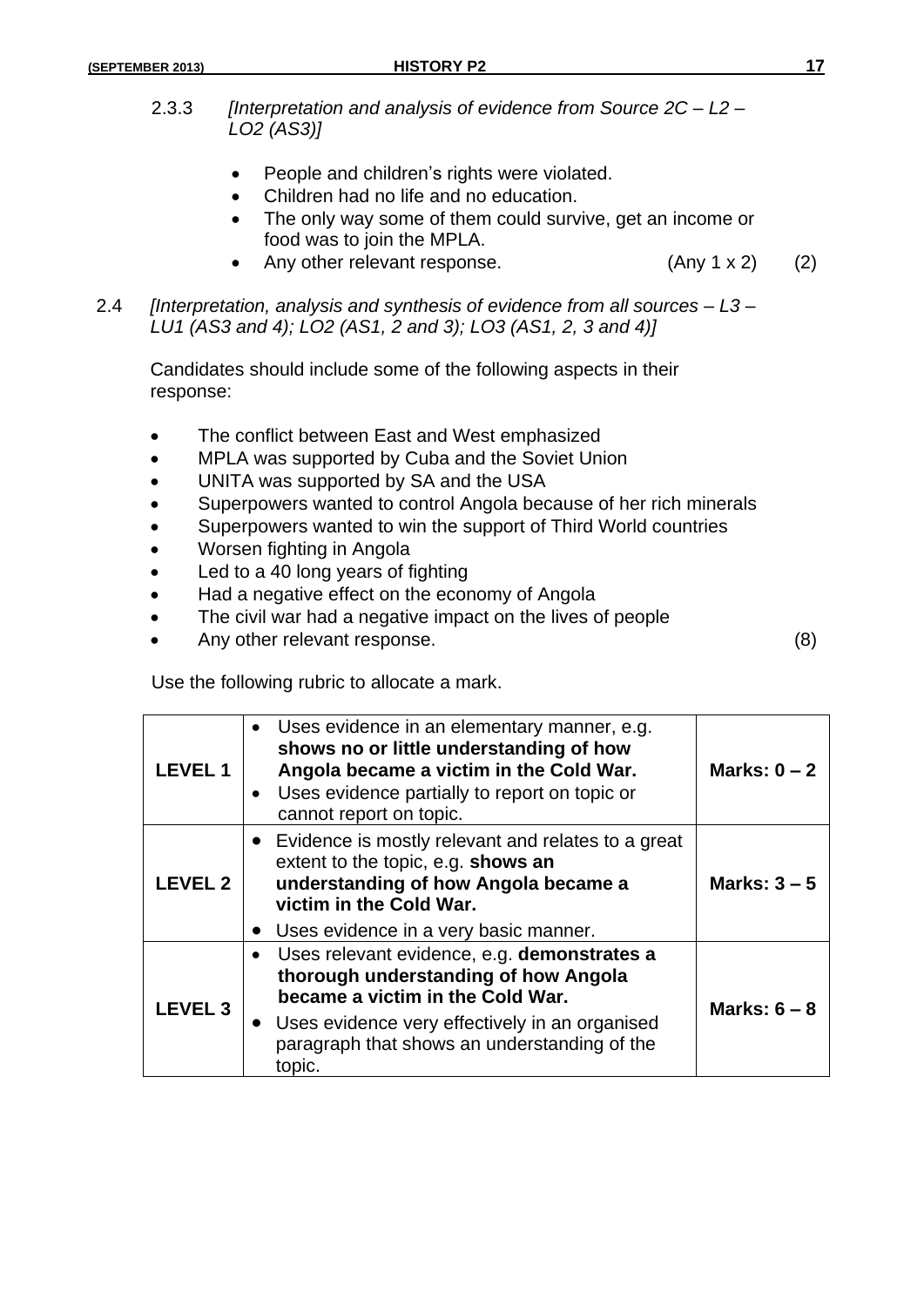### 2.5 EXTENDED WRITING

2.5.1 *[Plan and construct an argument based on evidence using analytical and interpretative skills – L1 – LO1 (AS2 and 3); LO2 (AS1, 2 and 3); LO3 (AS1, 2 and 4)]*

# **SYNOPSIS**

Candidates should explain how the collapse of the USSR contributed to Angola re-imagining itself in the 1990s.

# MAIN ASPECTS

Candidates should include the following in their response.

• Introduction: Candidates should explain what impact the fall of communism had on Angola.

# ELABORATION

- Changes in the Soviet Union and Eastern Europe forced the USSR to change its role in Angola.
- Gorbachev's reforms led to the fall of communism.
- Led to the end of the Cold War.
- Soviet Union lost interest in Angola.
- Did not support the MPLA forces anymore.
- America also lost interest in Angola and withdrew its support for UNITA.
- The MPLA changed from a communist to a democratic form of government
- Multi-party elections were held.
- The MPLA stayed in power.
- Any other relevant response.
- Conclusion: Candidates should tie up their argument with a relevant conclusion. (30)

# **Use the analytical matrix on page 7 to assess this extended writing.**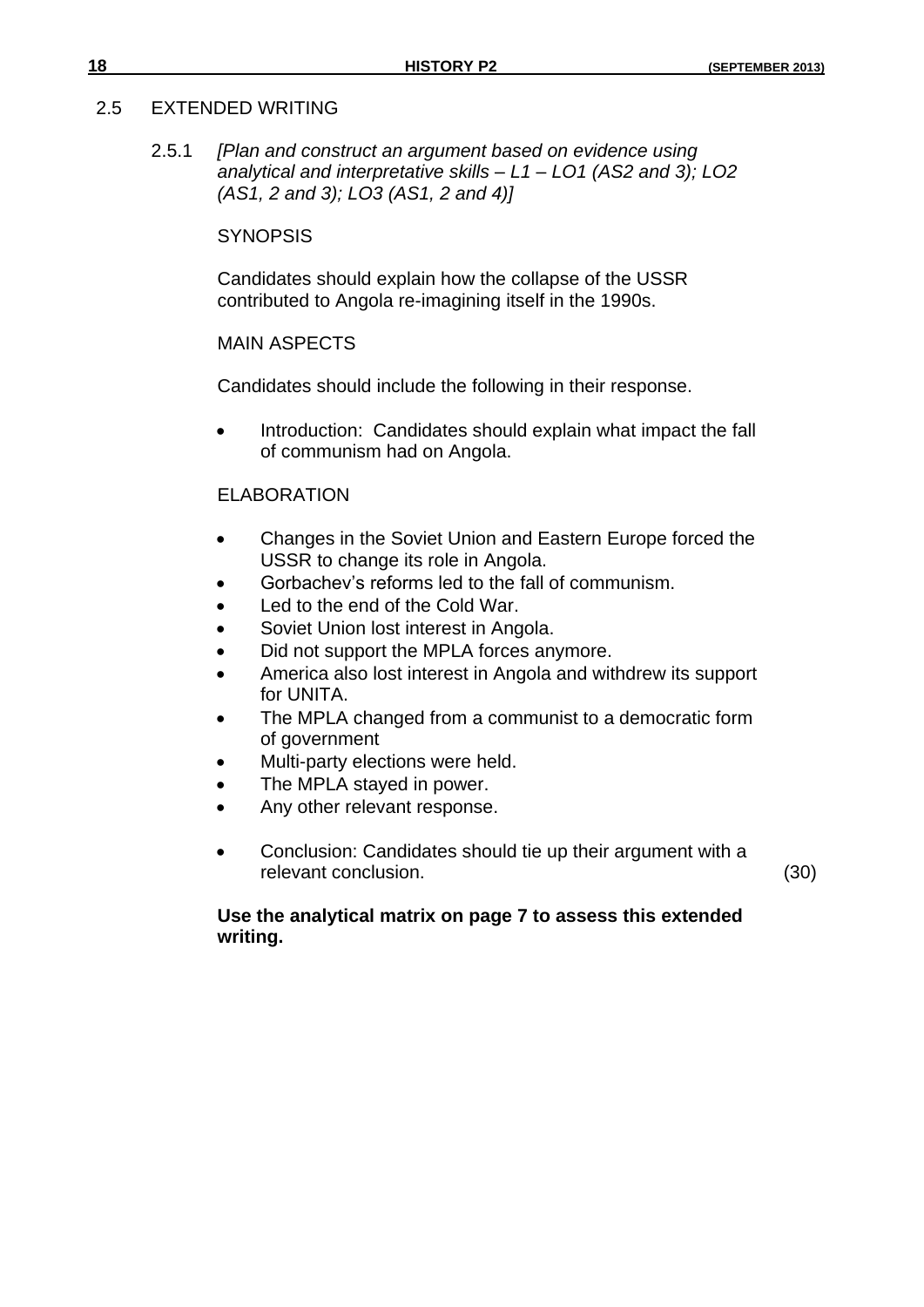2.5.2 *[Synthesise information to construct an original argument using evidence from sources and your own knowledge to support the argument – L2 – LO1 (AS2 and 3), LO2 (AS1, 2 and 3) LO3 (AS1, 2, 3 and 4)]*

#### **SYNOPSIS**

Candidates should write an essay on the impact that the fall of communism had on Angola.

#### MAIN ASPECTS

Candidates should include some of the following aspects in their response.

#### INTRODUCTION

 Introduction: Candidates can indicate why Angola's political, economical and social situation was in chaos.

#### ELABORATION

- After the fall of communism the super powers lost interest in Angola.
- The civil war between the MPLA and UNITA continued.
- The economy of Angola remained weak.
- Children were also used on the civil war to fight on the side of the MPLA in order to survive.
- Landmines were scattered over the country.
- Thousands became refugees.
- The superpowers played an important role to end the civil war.
- The Bicesse Peace Accord was signed between the MPLA and UNITA.
- Led to democratic elections
- Multi-party elections were allowed.
- The MPLA remained in power obtained 54% of the votes.
- Capitalism was implemented.
- Any other relevant response.
- Conclusion: Candidates must tie up their argument with a relevant conclusion. (30)

**[75]**

# **Use the analytical matrix on page 8 to asses this extended writing.**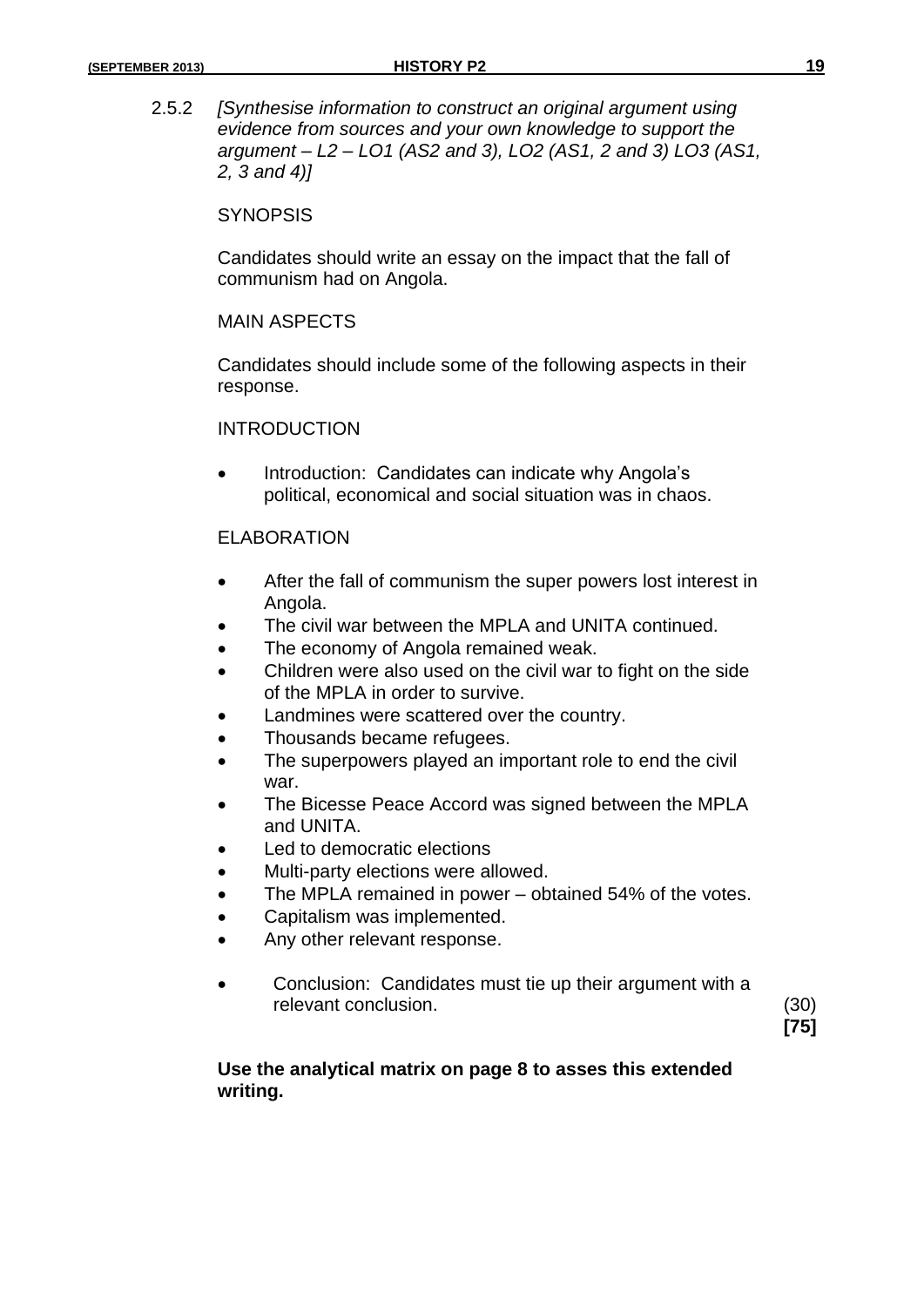# **QUESTION 3: WHAT CHALLENGES DID SOUTH AFRICA FACE DURING THE PROCESS OF NEGOTIATIONS?**

- 3.1 3.1.1 *[Extraction of evidence from Source 3A – L1 – LO1 (AS2)]*
	- ANC
	- Inkatha Freedom Party (IFP)  $(2 \times 1)$   $(2)$
	- 3.1.2 *[Extraction of information from Source 3A – L2 – LO2 (AS2)]*
		- IFP supporters were resenting the fact that the ANC was perceived as the voice of all black South Africans.
		- The ANC resented the fact that the IFP were enjoying so much support from black South Africans.
		- Any other relevant response.  $(2 \times 2)$  (4)
	- 3.1.3 *[Interpretation and analysis of evidence from Source 3A – L3 – LO2 (AS3)]*

# **Candidates should take a stance and motivate their answer.**

# **NO**

- Not an objective viewpoint.
- The state of emergency that was declared by the apartheid government claimed the lives of many blacks.
- The apartheid government violently suppressed many blacks and their organisations.
- Any other relevant response.

# **YES**

- Viewpoint could be subjective.
- Blame for continued violence could not be placed on the apartheid government alone.
- Rivalry amongst black groups was also the reason for the on-going violence.
- Any other relevant response  $(Any 2 x 2)$  (4)

# 3.2 3.2.1 [*Interpretation of evidence from Source 3B – L1 – LO2 (AS2)*]

- Violence
- Determined
- Hatred
- Any other relevant response  $(Any 1 x 3)$  (3)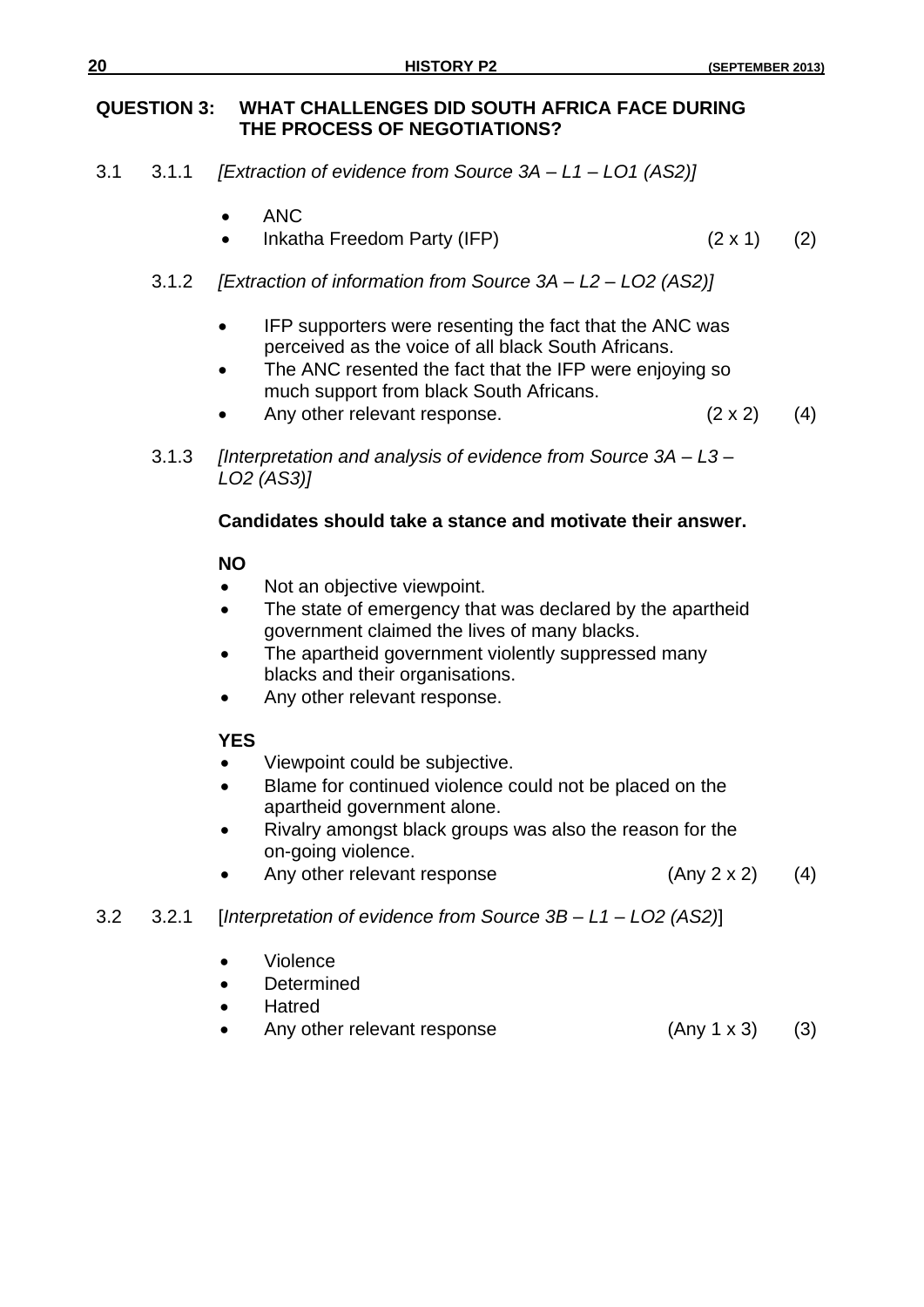3.2.2 *[Interpretation and analysis of evidence from Source 3B – L3 – LO3 (AS2 and 3)]*

# **Candidates should take a stand and substantiate their answer.**

# **USEFUL**

- Primary source
- Captured at the actual moment when fighting occurred.
- Give crucial information about the determination of the people.
- Any other relevant response.

# **NOT USEFUL**

- Can be bias.
- The IFP is being shown as the ones that are causing the violence.
- Any other relevant response.  $(Any 2 x 2)$   $(4)$

3.3 *[Explanation of historical concept from Sources 3A and 3B – L3 – LO2 (AS2)]*

- Show that IFP supporters using violent methods.
- Any other relevant response.  $(1 \times 2)$  (2)

- 3.4 3.4.1 *[Explanation of historical concept from Source 3C – L1 – LO1 (AS2)]*
	- Security forces that financed the IFP
	- Launched attacks on the ANC
	- Any other relevant response.  $(2 \times 2)$  (4)
	- 3.4.2 *[Interpretation and analysis of evidence from Source 3C – L3 – LO2 (AS3)]*
		- The government were having peace talks with the ANC for a new South Africa.
		- Both the government and the ANC wanted to end violence.
		- The government at the same time were giving military and financial support to the IFP to continue with violent activities against the ANC.
		- Government actions were undermining the negotiation process.
		- Any other relevant response. (Any 2 x 2) (4)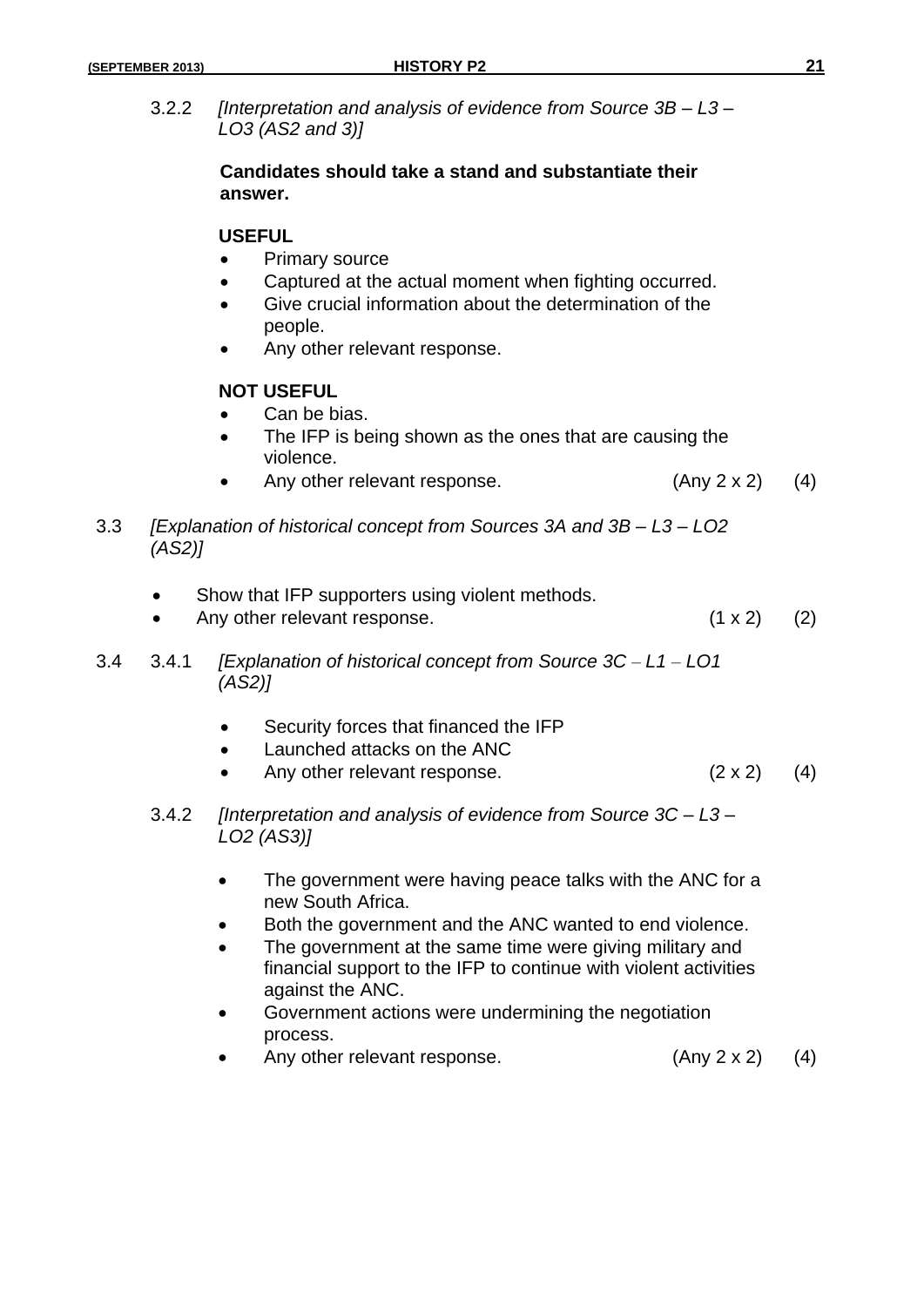|     | 3.4.3     | [Interpretation of evidence from Source 3C - L2 - LO2 (AS2)]                                                                                                                                                                                                                                                                                                                                                                     |                            |            |
|-----|-----------|----------------------------------------------------------------------------------------------------------------------------------------------------------------------------------------------------------------------------------------------------------------------------------------------------------------------------------------------------------------------------------------------------------------------------------|----------------------------|------------|
|     |           | Violence/Boipatong massacre<br>Third Force involvement<br>Assassination of Chris Hani<br>Resistance by right wing parties<br>Non-co-operation of certain parties<br>Any other relevant response.                                                                                                                                                                                                                                 | (Any 2 x 2)                | (4)        |
| 3.5 | 3.5.1     | [Extraction of information from Source 3D - L1 - L01 (AS2)]                                                                                                                                                                                                                                                                                                                                                                      |                            |            |
|     | 3.5.2     | A new constitution<br>One chance for a peaceful solution<br>$\bullet$<br>Political changes and compromises were made<br>A chance to end the violence<br>Mutual trust created<br>Any other relevant response<br>$\bullet$<br>[Interpretation of evidence from Source $3D - L2 - L02$ (AS2)]<br>An interim constitution will be drawn up.<br>An election day was set.<br>An elected assembly would draw up the final constitution. | (Any 2 x 2)<br>(Any 2 x 1) | (4)<br>(2) |
| 3.6 |           | [Interpretation, analysis and synthesis of evidence from all sources - L3-<br>LO1 (AS3 and 4); LO2 (AS1, 2 and 3); LO3 (AS1, 2, 3 and 4)]                                                                                                                                                                                                                                                                                        |                            |            |
|     | response: | Candidates should include some of the following aspects in their                                                                                                                                                                                                                                                                                                                                                                 |                            |            |
|     |           | Derailed the negotiation process                                                                                                                                                                                                                                                                                                                                                                                                 |                            |            |

- Can mention incidents of violence
- Led to negotiations between the Inkatha Freedom Party (IFP) and ANC.
- Mandela used his status to appeal to the people for peace.
- Led to one-on-one talks between the N.P and ANC.
- Record of Understanding.
- Laid the foundation for new democratic SA.
- Elections 27 April 1994
- Any other relevant response. (8)

**22 HISTORY P2 (SEPTEMBER 2013)**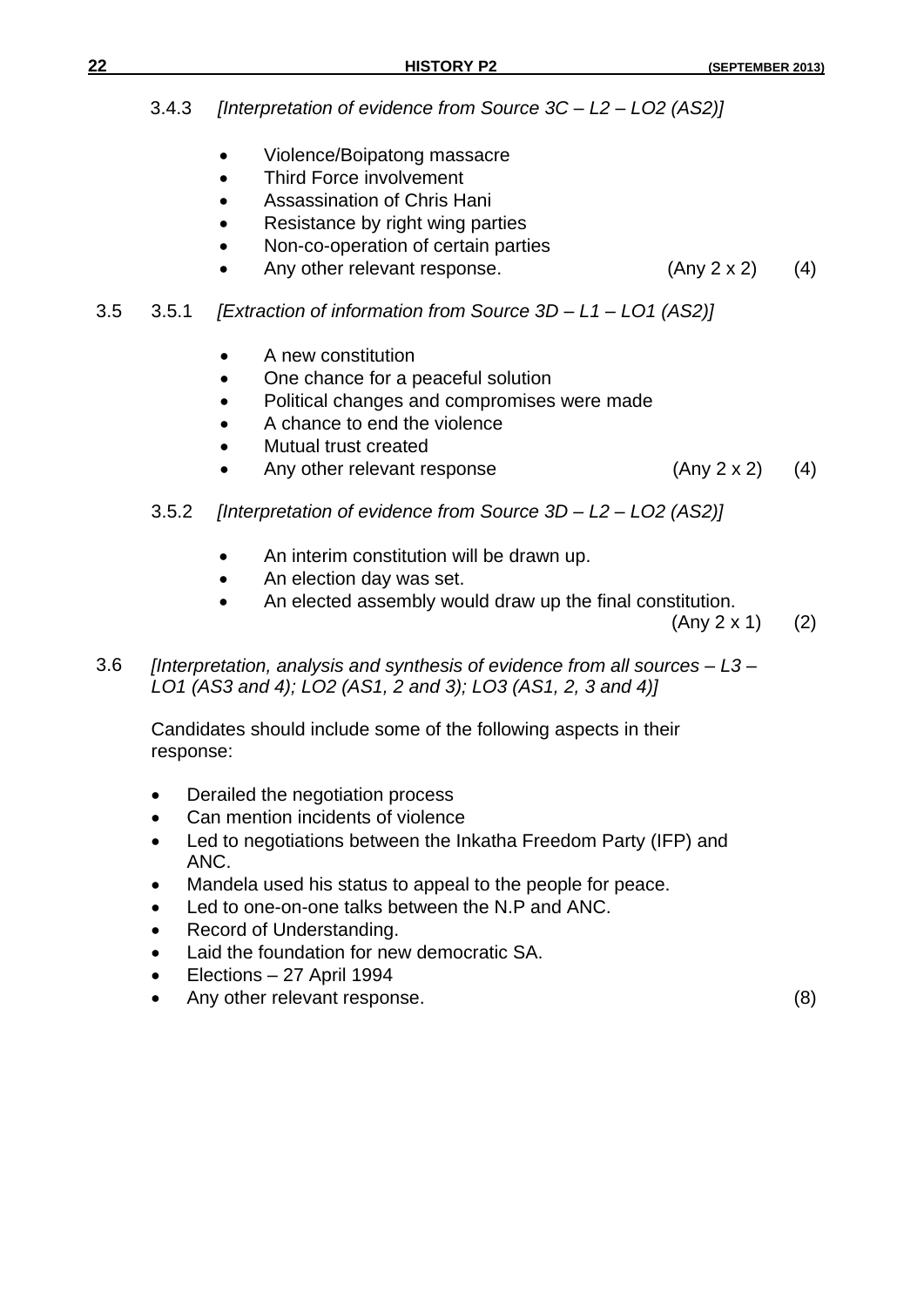| Use the following rubric to allocate a mark. |  |  |  |
|----------------------------------------------|--|--|--|
|----------------------------------------------|--|--|--|

| <b>LEVEL1</b>  | $\bullet$ Uses evidence in an elementary manner, e.g.<br>shows no or little understanding of how the<br>different parties dealt with the political violence.<br>Uses evidence partially to report on topic or cannot<br>report on topic.                                                                                             | Marks: $0 - 2$ |
|----------------|--------------------------------------------------------------------------------------------------------------------------------------------------------------------------------------------------------------------------------------------------------------------------------------------------------------------------------------|----------------|
| <b>LEVEL 2</b> | Evidence is mostly relevant and relates to a great<br>extent to the topic, e.g. show some understanding<br>of how the different parties dealt with political<br>violence.<br>Uses evidence in a very basic manner.                                                                                                                   | Marks: $3-5$   |
|                | $\bullet$ Uses relevant evidence, e.g. demonstrate a<br>thorough understanding of how the different<br>political parties dealt with political violence.<br><b>LEVEL 3</b> $\bullet$ Evidence relates well to the topic.<br>Uses evidence very effectively in an organised<br>paragraph that shows and understanding of the<br>topic. | Marks: $6 - 8$ |

# 3.7 EXTENDED WRITING

3.7.1 *[Plan and construct an argument based on evidence using analytical and interpretative skills – L1 – LO1 (AS3 and 4); LO2 (AS1, 2 and 3); LO3 (AS1, 2, 3 and 4)]*

#### **SYNOPSIS**

Candidates should discuss how violent incidences almost hampered the negotiations process, but through compromise a negotiation settlement was reached.

#### MAIN ASPECTS

Candidates should include the following in their response.

 Introduction: Candidates can indicate that De Klerk's announcement led to the start of the negotiation process or any relevant introduction.

# ELABORATION

- Release of Mandela process of negotiation between political parties start.
- First talks at Groote Schuur.
- Here both groups committed to end violence
- Work towards a process of negotiations
- Work towards making the process of negotiations successful.
- Brought ANC and NP closer.
- Pretoria-Minute the ANC suspended the armed struggle.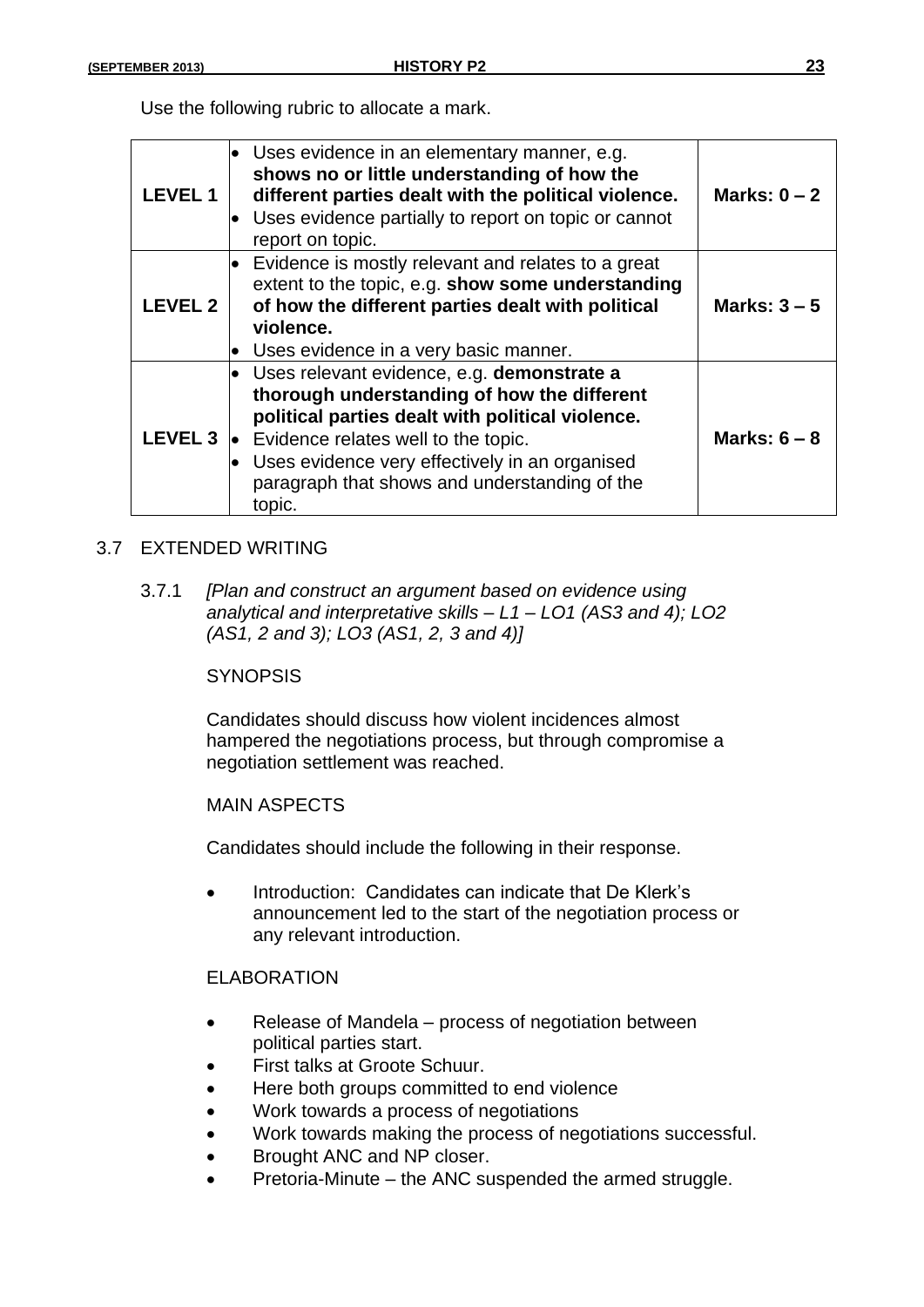- Conflict-incidents
- A declaration of intent was signed.
- Codesa 1 and 2
- AWB and World Trade Centre
- First election
- Any other relevant response.
- Conclusion: Candidates must tie up their argument with a relevant response. (30)

# **Use the matrix on page 7 in this document to assess this extended writing.**

3.7.2 *[Synthesise information to construct an original argument using evidence from sources and own knowledge to support the argument – L2 – LO1 (AS3 and 4); LO2 (AS2 and 3); LO3 (AS1, 2, 3 and 4)]*

# **SYNOPSIS**

Candidates should write an essay on how political violence threatened the process to democracy.

# MAIN ASPECTS

Candidates should include the following in their response.

 Introduction: Candidates can indicate how on-going violence led to FW de Klerk's announcement.

# ELABORATION

- Release of Nelson Mandela
- Negotiations started
- Violence erupted between IFP and the ANC
- Mandela appealed for peace
- Violence is Biopatong, Natal and Sebokeng
- Third Force involvement
- Record of understanding
- Laid foundation for democratic South Africa
- 1994 elections
- New constitution to be drawn up by elected assembly
- Any other relevant response.
- Conclusion: Candidates must tie up their argument with a relevant conclusion. (30)

**[75]**

# **Use the matrix on page 8 in this document to assess this extended writing.**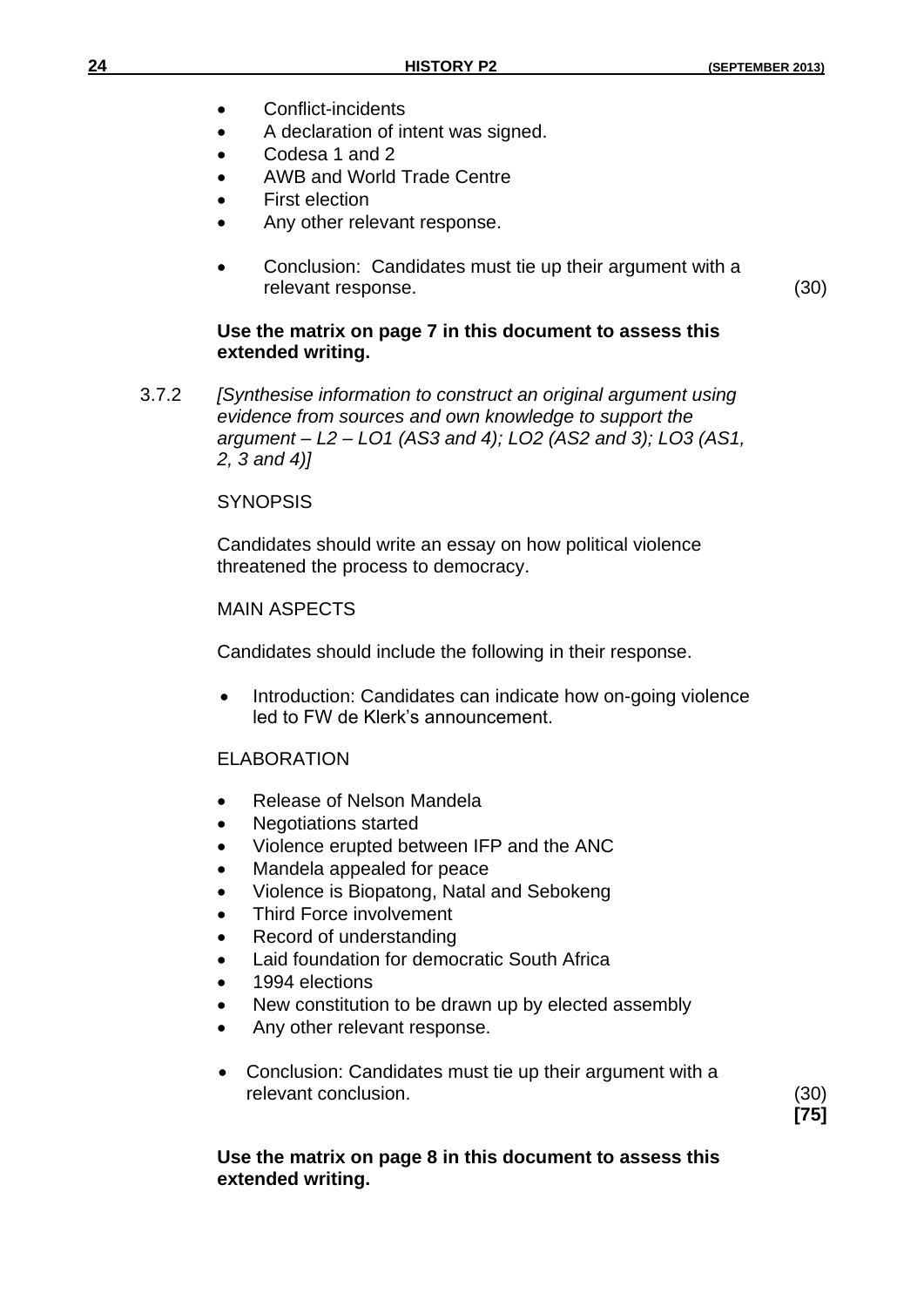# **QUESTION 4: DID THE TRUTH AND RECONCILIATION COMMISSION (TRC) REALLY BRING PEACE AND RECONCILIATION IN SOUTH AFRICA?**

- 4.1 4.1.1 *[Explanation of historical concepts from Source 4A – L1 – LO2 (AS2)]*
	- (a) Fundamental freedom for all without discrimination against race, sex, language and religion.
		- Any other relevant explanation.  $(1 \times 2)$  (2)
	- (b) Unity/Stand together as one nation.
		- Any other relevant explanation.  $(1 \times 2)$  (2)

# $(c) \rightarrow$  To repair friendly relations between former enemies

- Any other relevant explanation.  $(1 \times 2)$  (2)
- 4.1.2 *[Interpretation of evidence from Source 4A – L2 – LO2 (AS2)]*
	- To deal with the past
	- A need to reparation
	- A need to Ubuntu
	- To unite the South Africa nation
	- Any other relevant response.  $(Any 2 x 2)$   $(4)$
- 4.1.3 *[Interpretation and analysis of information from Source 4A – L3 – LO2 (AS2)]*
	- South Africans should forgive each other for past atrocities
	- To promote peace amongst South Africans
	- To promote unity amongst South Africans
	- To ensure that the gross violation of human rights be avoided in future
	- Any other relevant response.  $(Any 2 x 2)$  (4)
- 4.2 4.2.1 *[Interpretation of evidence from Source 4B – L2 – LO2 (AS2)]*
	- Received amnesty
	- Perpetrators could not be tried in court
	- Any other relevant response (Any 1 x 2) (2)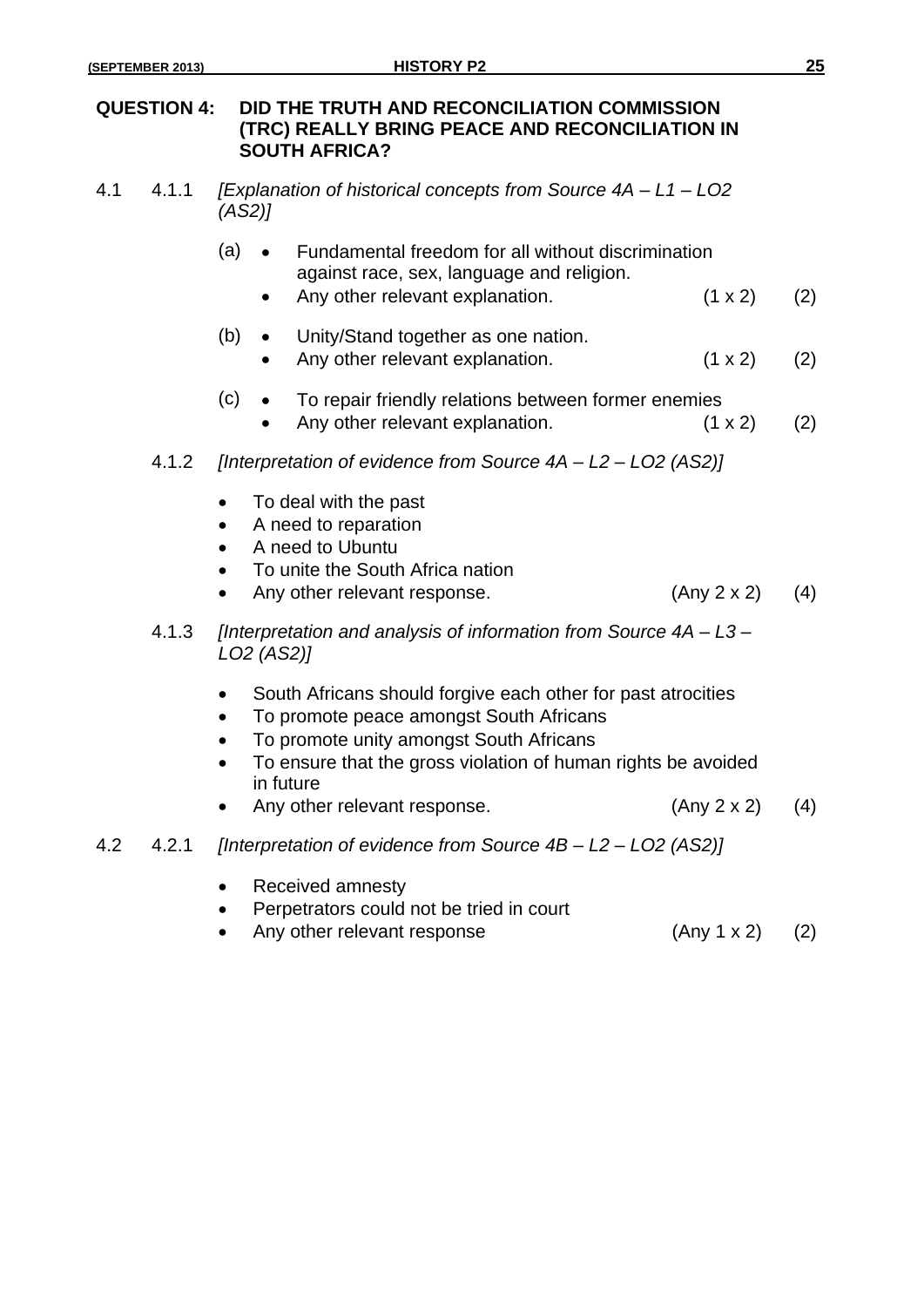|     | 4.2.2 | [Extraction of information from Source 4B - L1 - L01 (AS2)]                                                                                                                                                                                                                                                                   |                |     |
|-----|-------|-------------------------------------------------------------------------------------------------------------------------------------------------------------------------------------------------------------------------------------------------------------------------------------------------------------------------------|----------------|-----|
|     |       | Victims had the opportunity to confront those who hurt them.<br>$\bullet$<br>Perpetrators had the chance to show remorse.<br>Victims found out for the first time what happened to their<br>$\bullet$<br>loved ones who disappeared or were found dead.<br>Others learned where bodies of their loved ones could be<br>found. |                |     |
|     |       | Any other relevant response.                                                                                                                                                                                                                                                                                                  | $(4 \times 1)$ | (4) |
| 4.3 | 4.3.1 | [Interpretation and analysis of evidence from Source $4C - L3 -$<br>LO2 (AS3)]                                                                                                                                                                                                                                                |                |     |
|     |       | De Klerk feared that he would be bias.<br>$\bullet$<br>He would not be objective in their findings.<br>$\bullet$<br>It was common knowledge that Tutu was pro-ANC.<br>Tutu was an activist that fought against the apartheid regime.<br>Any other relevant response.                                                          | (Any 2 x 2)    | (4) |
|     | 4.3.2 | [Interpretation of evidence from Source $4C - L2 - L02$ (AS2)]                                                                                                                                                                                                                                                                |                |     |
|     |       | To promote unity amongst South Africans.<br>To prevent the past atrocities to occur in future.<br>To make the new dispensation work.<br>$\bullet$<br>Any other relevant response                                                                                                                                              | (Any 2 x 2)    | (4) |
|     | 4.3.3 | [Interpretation of evidence from Source $4C - L3 - L02$ (AS2)]                                                                                                                                                                                                                                                                |                |     |
|     |       | Not one member of the NP was elected to serve on the<br>commission.<br>Accusations that the NP gave the security forces a licence to<br>kill.<br>De Klerk was accused of gross human rights violations.<br>Any other relevant response.                                                                                       | (Any 1 x 2)    | (2) |
|     | 4.3.4 | [Explanation of evidence from Source 4C - L2 - LO2 (AS2)]                                                                                                                                                                                                                                                                     |                |     |
|     |       | The TRC was accusing the NP that they were not fully<br>$\bullet$<br>disclosing the truth on the atrocities committed by them.<br>Any other relevant response.                                                                                                                                                                | $(1 \times 3)$ | (3) |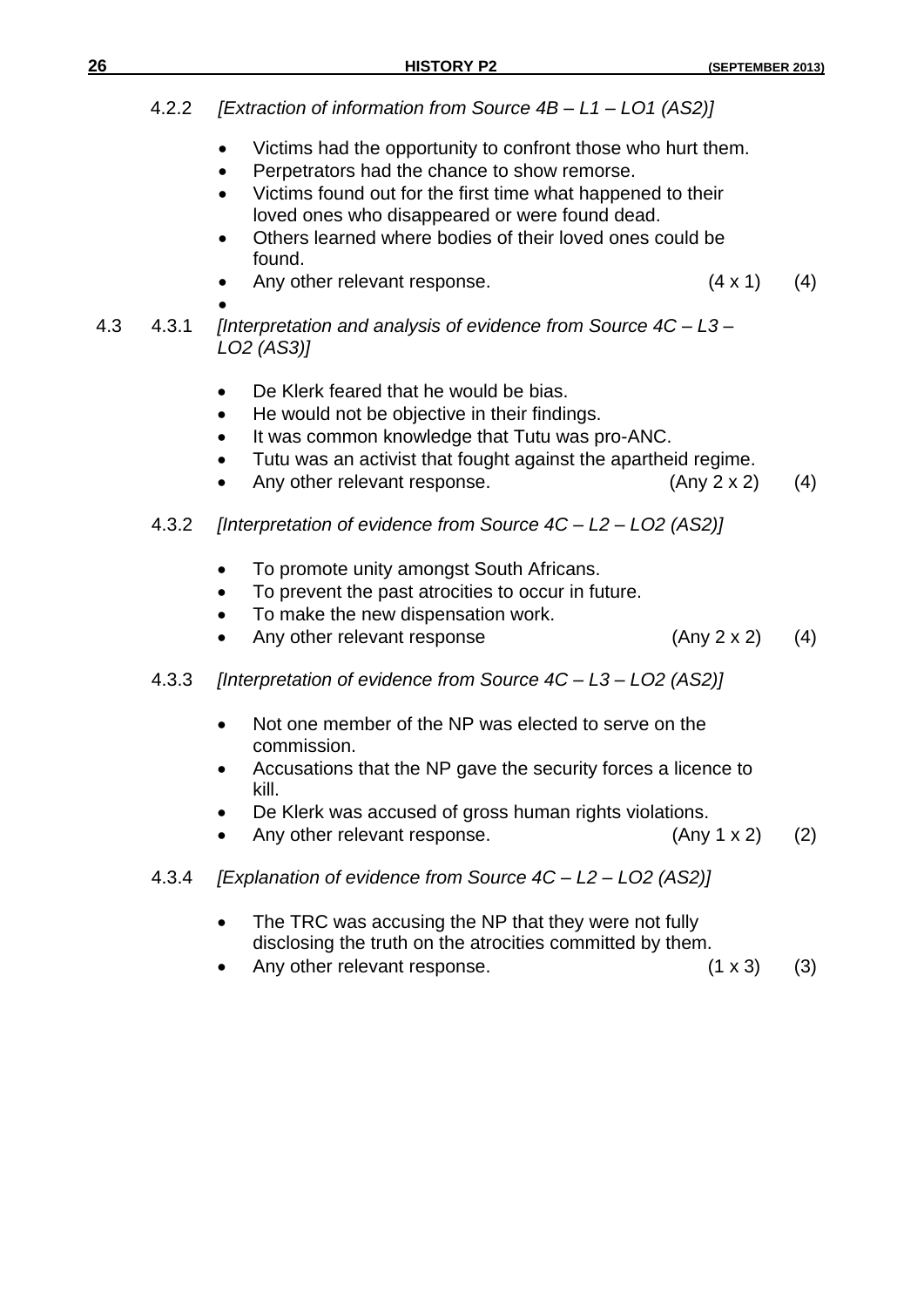- 4.3.5 *[Interpretation of evidence from Source 4C – L3 – LO2 (AS3)]*
	- Both sources showed signs of animosity between the NP and TRC.
	- De Klerk looks happy as no real evidence was found of the accusations.
	- Both indicate De Klerk and Tutu's role.
	- Any other relevant response.  $(Any 2 x 2)$  (4)
- 4.4 *[Interpretation, analysis and synthesis of evidence from all sources – L3 – LO1 (AS3); LO2 (AS2 and 3); LO3 (AS2)]*

Candidates should include some of the following aspects in their response:

- Limited amnesty was offered.
- The perpetrators walked free.
- Victims wanted the perpetrators to be punished.
- TRC could not force the people to confess
- Some perpetrators refused to confess
- No NP member was a member of the TRC
- Feared Tutu will be biased
- Compensation was inadequate.
- Any other relevant response. (8)

Use the following rubric to allocate a mark.

| <b>LEVEL1</b>  | Uses evidence in an elementary manner, e.g.<br>shows no or little understanding of how why<br>the TRC was subjected to severe criticism.<br>Uses evidence partially to report on topic or cannot<br>report on topic.                                                           | Marks: $0 - 2$ |
|----------------|--------------------------------------------------------------------------------------------------------------------------------------------------------------------------------------------------------------------------------------------------------------------------------|----------------|
| <b>LEVEL 2</b> | Evidence is mostly relevant and relates to a great<br>extent to the topic, e.g. shows an understanding<br>of why the TRC was subjected to severe<br>criticism.<br>Uses evidence in a very basic manner.                                                                        | Marks: $3-5$   |
| <b>LEVEL 3</b> | Uses relevant evidence, e.g. demonstrates a<br>thorough understanding of why the TRC was<br>subjected to severe criticism.<br>Evidence relates well to the topic.<br>Uses evidence very effectively in an organised<br>paragraph that shows and understanding of the<br>topic. | Marks: $6 - 8$ |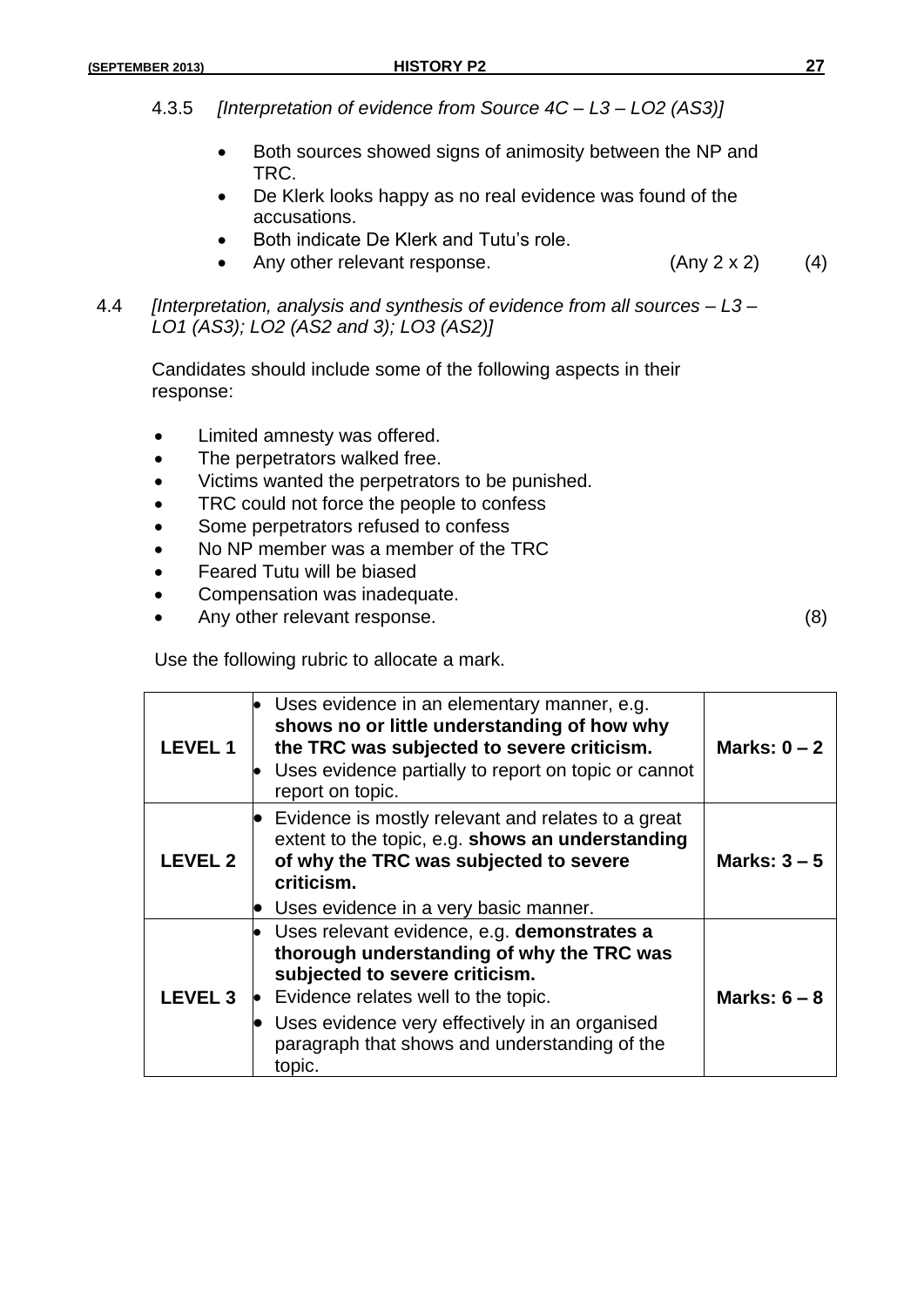#### 4.5 EXTENDED WRITING

4.5.1 *[Plan and construct an argument based on evidence using and analytical and interpretative skills – L1 – LO1 (AS3 and 4); LO2 (AS1, 2 and 3); LO3 (AS1, 2, 3 and 4)]*

#### **SYNOPSIS**

Candidates should explain whether the TRC really succeeded in bringing healing and reconciliation in South Africa. Candidates should take a stance.

#### MAIN ASPECTS

Candidates should include the following in their response.

 Introduction: Candidates can give background on the situation in SA that made it necessary for the establishment of such a commission.

### ELABORATION

- Formation/purpose of the TRC.
- The TRC offered a platform for confessions and testimonies.
- The truth of past atrocities was revealed.
- People learned the truth about what happened to loved ones.
- Compensation was given to victims.
- National unity promoted
- Amnesty was offered to perpetrators.
- It brought to light that atrocities were committed by the apartheid government and the liberation movements.
- Perpetrators were forgiven by victims and families.
- Any other relevant response.
- Conclusion: Candidates must tie up their argument with a relevant response. (30)

# **Use the matrix on page 7 in this document to assess this extended writing.**

OR